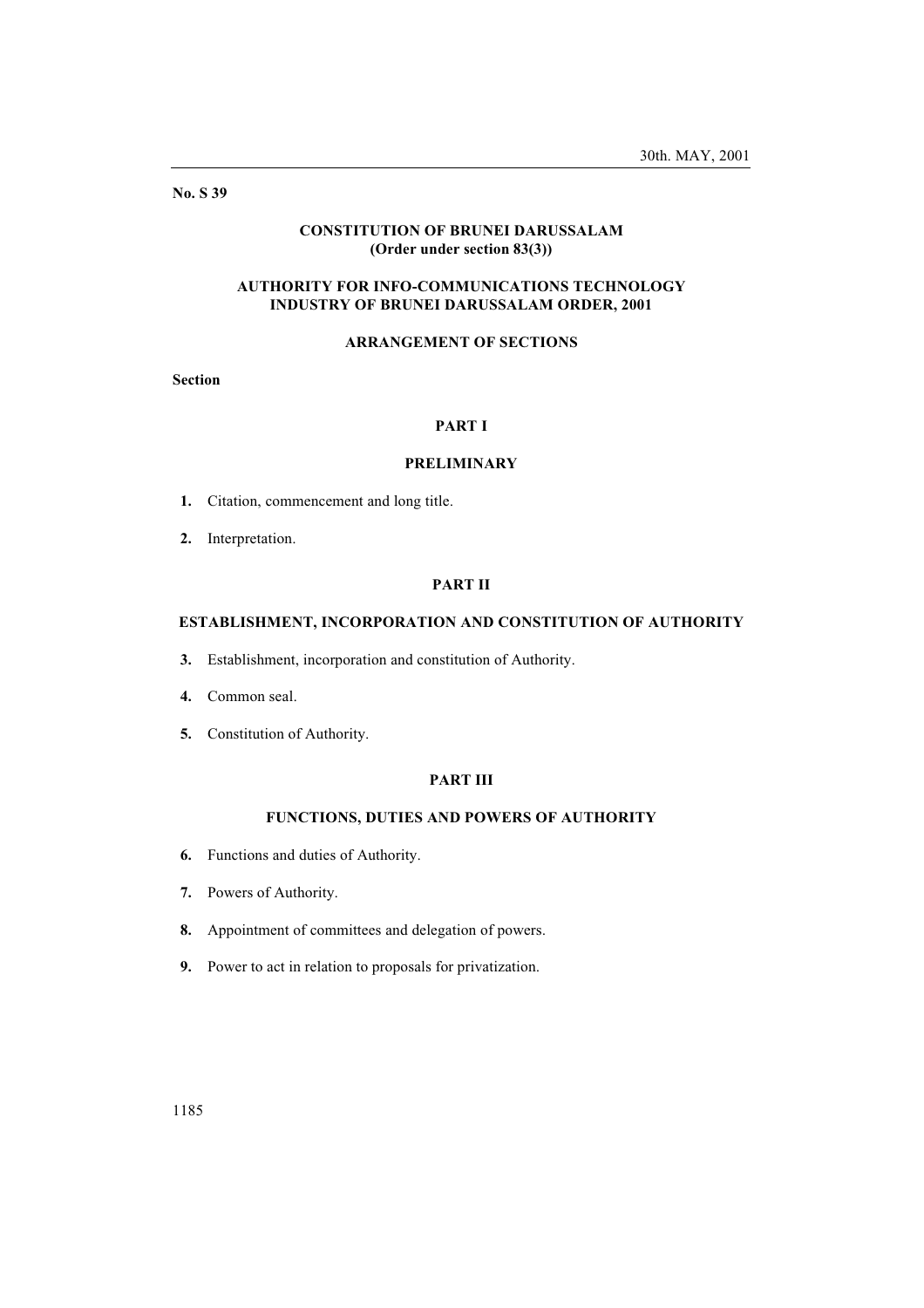# PART IV

# PROVISIONS RELATING TO STAFF

- 10. Appointment of Chief Executive and other employees etc.
- 11. Protection from personal liability.
- 12. Public servants.

### PART V

# FINANCIAL PROVISIONS

- 13. Application of revenue.
- 14. Bank accounts and application of revenue.
- 15. Power to borrow.
- 16. Investment.
- 17. Other financial provisions.

## PART VI

# GENERAL

- 18. Powers of enforcement.
- 19. Preservation of secrecy.
- 20. Authority's symbol.
- 21. Annual report.
- 22. Rules.
- 23. Saving and transitional provisions.

|  | FIRST SCHEDULE - CONSTITUTION AND PROCEEDINGS OF<br><b>AUTHORITY</b> |
|--|----------------------------------------------------------------------|
|  | $SECOND$ SCHEDULE $\qquad$ POWERS OF AUTHORITY                       |
|  | <b>THIRD SCHEDULE <math>\qquad</math> = FINANCIAL PROVISIONS</b>     |

1186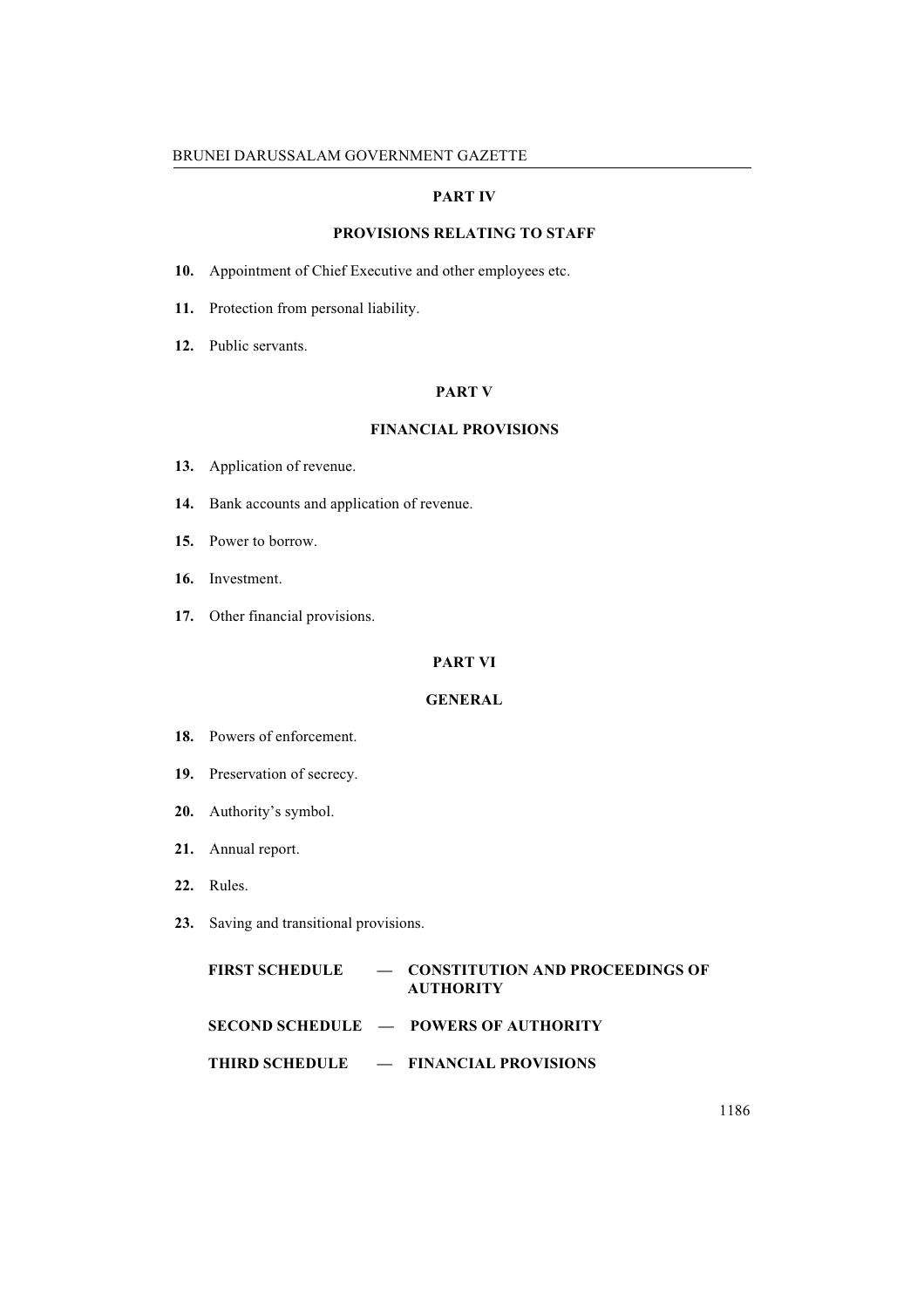## CONSTITUTION OF BRUNEI DARUSSALAM (Order under section 83(3))

## AUTHORITY FOR INFO-COMMUNICATIONS TECHNOLOGY INDUSTRY OF BRUNEI DARUSSALAM ORDER, 2001

In exercise of the power conferred by subsection (3) of section 83 of the Constitution of Brunei Darussalam, His Majesty the Sultan and Yang Di-Pertuan hereby makes the following Order —

### PART 1

### PRELIMINARY

#### Citation, commencement and long title.

1. (1) This Order may be cited as the Authority for Info-communications Technology Industry of Brunei Darussalam Order, 2001 and shall commence on a date to be appointed by the Minister, with the approval of His Majesty and Yang Di-Pertuan, by notification in the Gazette.

(2) The long title of this Order is "An Order to establish and incorporate the Authority for Info-communications Technology Industry of Brunei Darussalam".

## Interpretation.

2. In this Order, unless the context otherwise requires —

"appointed day" means the date of commencement of this Order;

"Authority" means the Authority for Info-communications Technology Industry of Brunei Darussalam (also known by the acronym AiTi) established under section 3;

"broadcasting service" has the same meaning as in the Broadcasting Act (Chapter 180);

"Chairman" means the Chairman of the Authority and includes any temporary Chairman of the Authority;

"Chief Executive" means the Chief Executive of the Authority appointed under section 10 and includes any temporary Chief Executive;

"debenture" includes debenture stock;

"information and communications industry" means any person who is carrying on a business or engaged in any commercial activity connected with information and communications technology;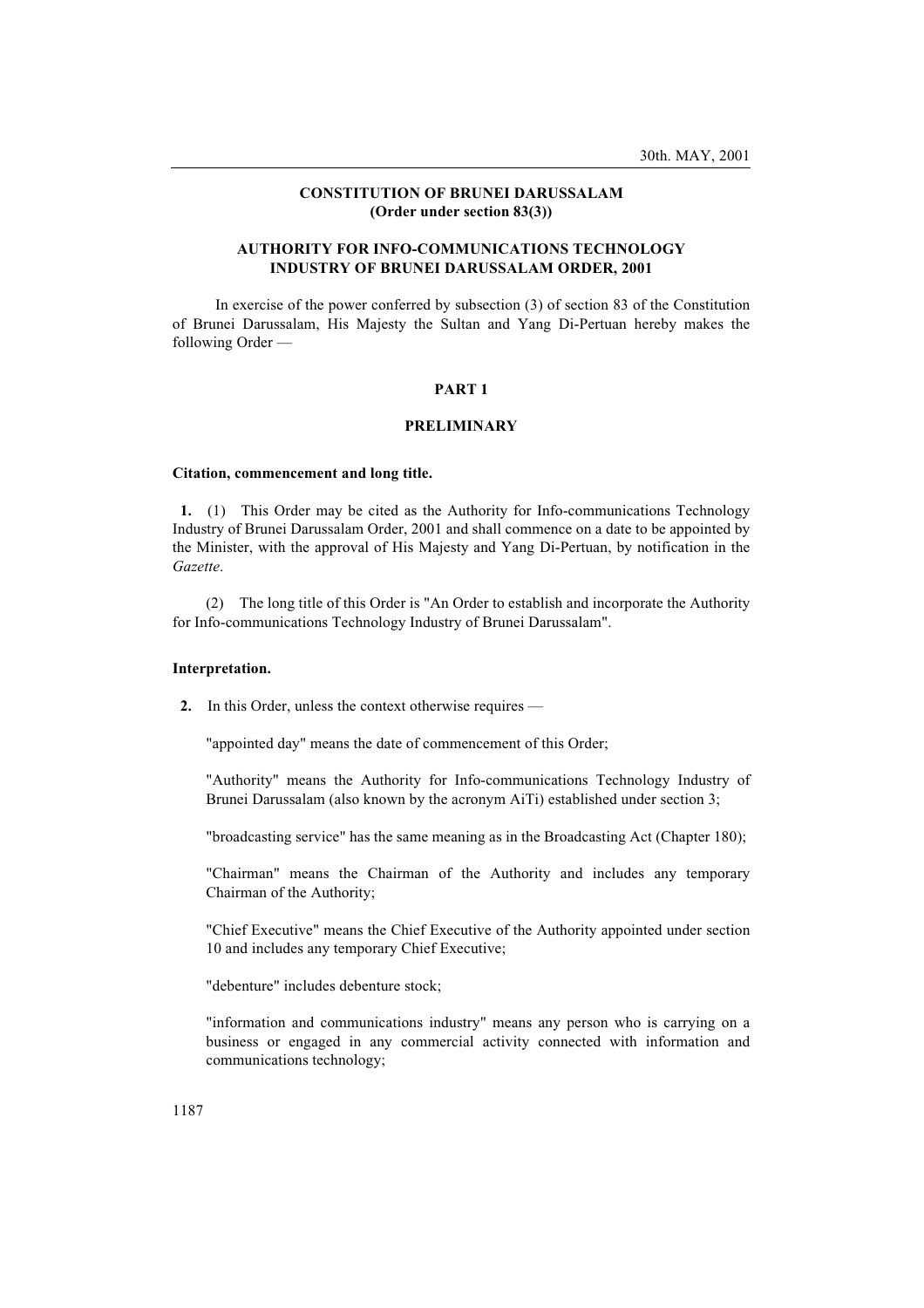"information and communications services" means any service involving the use of information and communications technology;

"information and communications technology" means any technology employed in collecting, storing, using or sending out information and includes that involving the use of computers or any telecommunication system;

"JTB" means the Telecommunications Department of the Government existing immediately before the commencement of this Order;

"member" means a member of the Authority;

"Minister" means the Minister responsible for telecommunication matters;

"repealed Act" means the Telecommunication Act (Chapter 54) repealed by the Telecommunications Order, 2001;

"securities", in relation to a company, includes shares, debentures, bonds and other securities of the company, whether or not constituting a charge on the assets of the company;

"shares" includes stock;

"subsidiary" has the same meaning as in the Companies Act (Chapter 39);

"telecommunication service" means any service for telecommunications but excludes any broadcasting service;

"telecommunication system" means any system used or intended to be used for telecommunications;

"telecommunications" means a transmission, emission or reception of signs, signals, writing, images, sounds or intelligence of any nature by wire, radio, optical or other electro-magnetic systems whether or not such signs, signals, writing, images, sounds or intelligence have been subjected to rearrangement, computation or other processes by any means in the course of their transmission, emission or reception.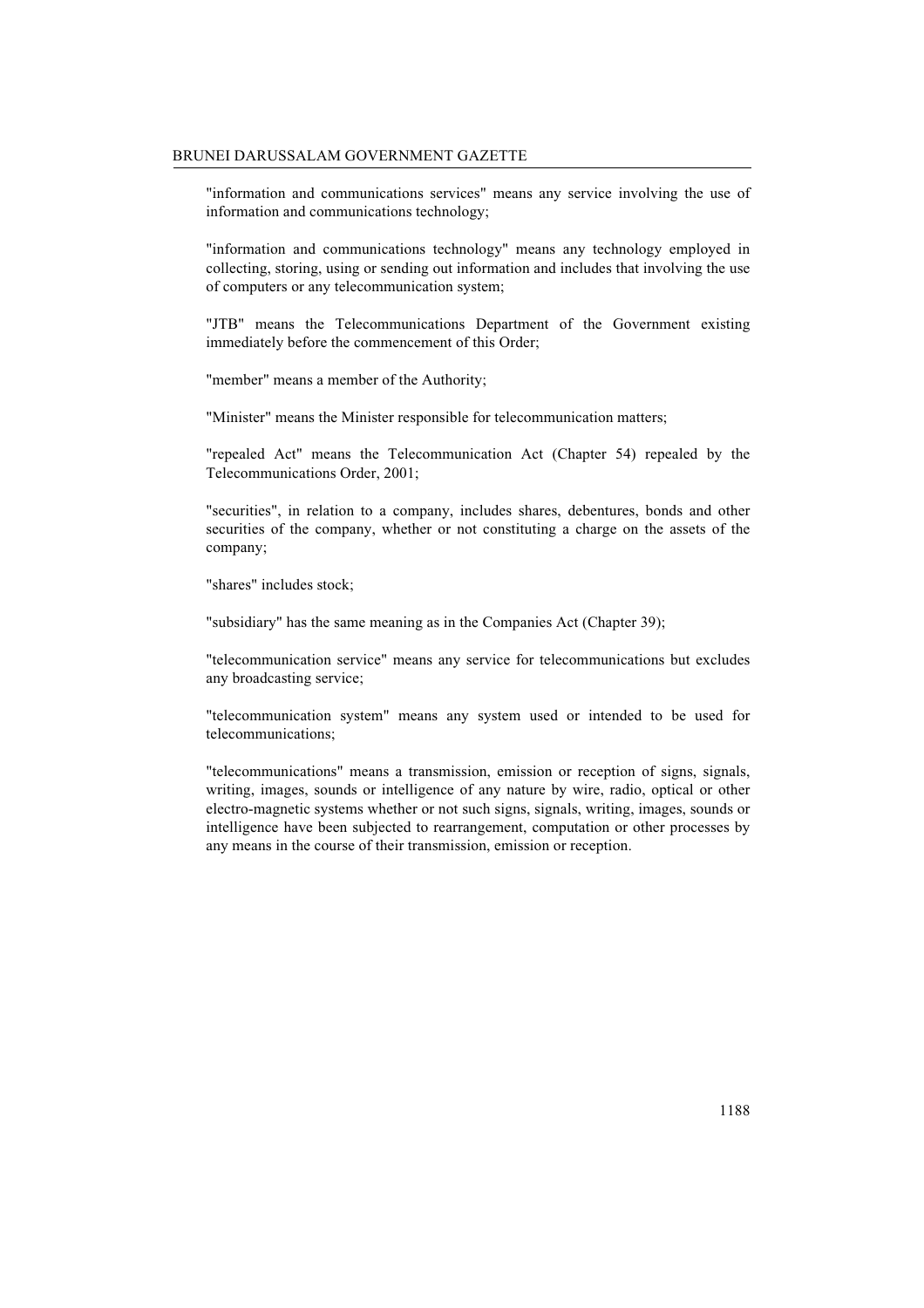#### PART II

### ESTABLISHMENT, INCORPORATION AND CONSTITUTION OF AUTHORITY

# Establishment and incorporation of Authority for Info-communications Technology Industry of Brunei Darussalam.

3. There is hereby established a body to be known as the Authority for Infocommunications Technology Industry of Brunei Darussalam or by the acronym, AiTi, which shall be a body corporate with perpetual succession and shall, by that name, be capable of —

- (a) suing and being sued;
- (b) acquiring, owning, holding and developing or disposing of property, both movable and immovable; and
- (c) doing and suffering such other acts or things as bodies corporate may lawfully do and suffer.

#### Common seal.

4. (1) The Authority shall have a common seal and the seal may, from time to time, be broken, altered or made anew as the Authority thinks fit.

(2) All courts, judges and persons acting judicially shall take judicial notice of the common seal of the Authority affixed to any document and shall presume that it was duly affixed.

### Constitution of Authority.

- 5. (1) The Authority shall consist of
	- (a) a Chairman;
	- (b) and not less than 3 and not more than 7 other members as the Minister may from time to time determine.

(2) The First Schedule shall have effect with respect to the Authority, its members and proceedings.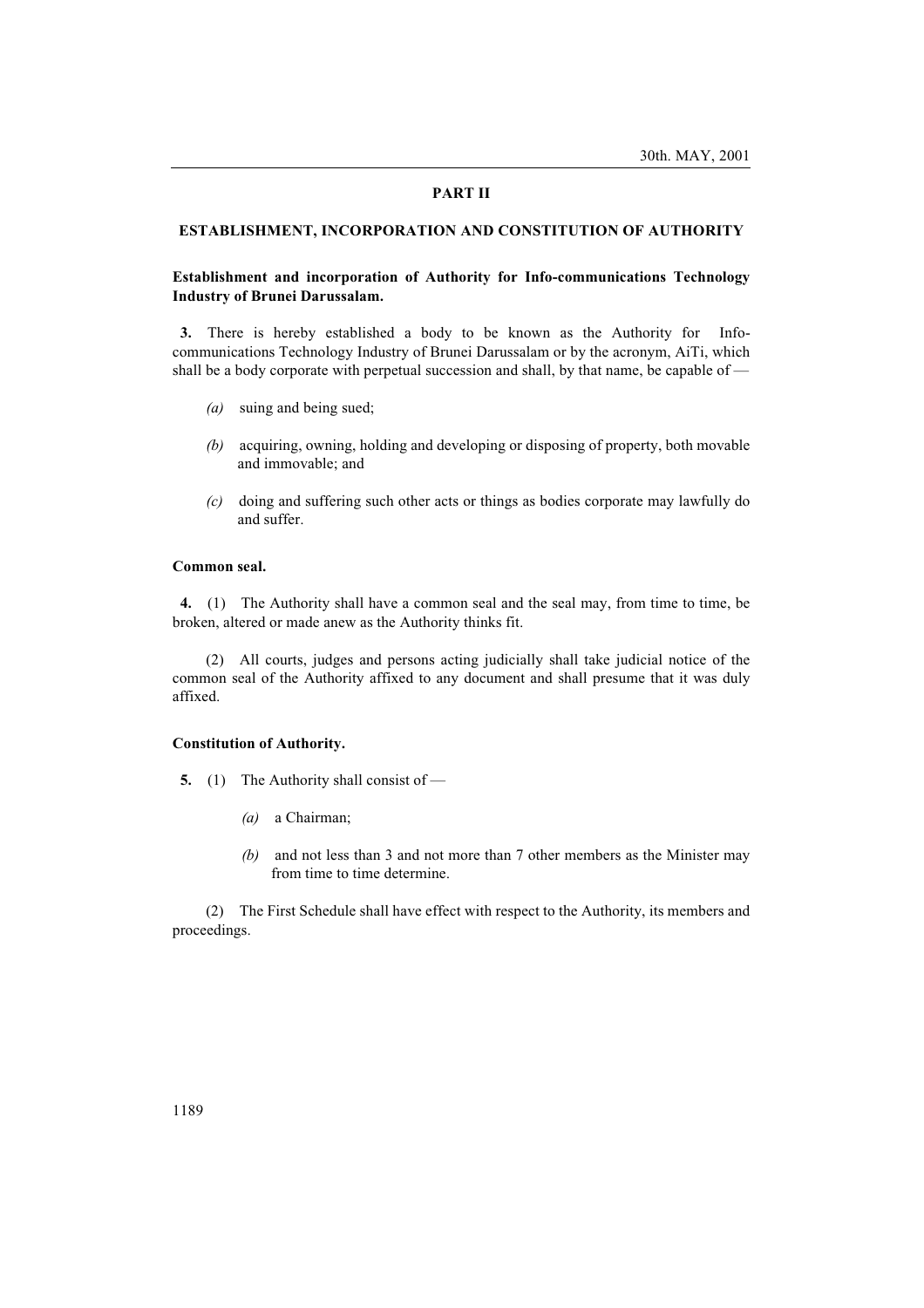### PART III

# FUNCTIONS, DUTIES AND POWERS OF AUTHORITY

### Functions and duties of Authority.

- 6. (1) It shall be the function and duty of the Authority
	- (a) promote the efficiency and international competitiveness of the information and communications industry in Brunei Darussalam;
	- (b) to ensure that telecommunication services are reasonably accessible to all people in Brunei Darussalam, and are supplied as efficiently and economically as practicable and at performance standards that reasonably meet the social, industrial and commercial needs of Brunei Darussalam;
	- (c) to promote and maintain fair and efficient market conduct and effective competition between persons engaged in commercial activities connected with telecommunication technology in Brunei Darussalam;
	- (d) to promote the effective participation of all sectors of the Brunei Darussalam information and communications industry in markets (whether in Brunei Darussalam or elsewhere);
	- (e) to act internationally as the national body representative of Brunei Darussalam in respect of information and communications technology matters;
	- (f) to advise the Government on national needs and policies in respect of all information and communications technology matters and on matters appertaining to the Authority generally;
	- (g) to further the advancement of technology and research and development relating to information and communications technology;
	- (h) to exercise licensing and regulatory functions in respect of telecommunication systems and services in Brunei Darussalam, including the establishment of standards and codes relating to equipment attached to telecommunication and radio-communication systems, and any equipment or software used as an adjunct to or in conjunction with such systems and the monitoring of and access to such equipment and software;
	- (i) to exercise licensing and regulatory functions in respect of the allocation and use of satellite orbits and the radio frequency spectrum in Brunei Darussalam for all purposes, including the establishment of standards and codes relating to any matter in connection therewith;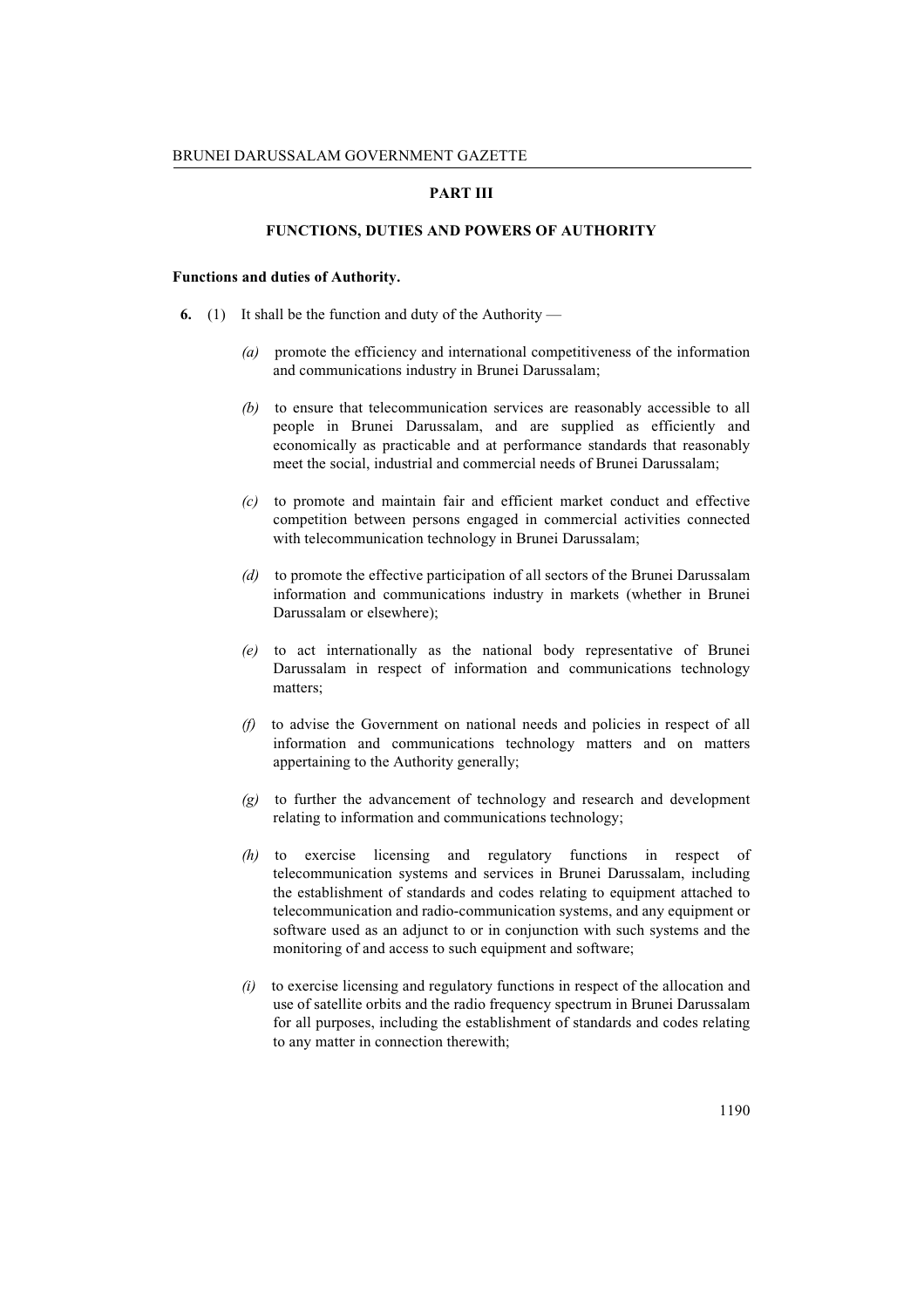- $(i)$  to encourage, facilitate and promote the greatest practicable use of industry self-regulation by the information and communications industry in Brunei Darussalam;
- $(k)$  to exercise licensing and regulatory functions in respect of the installation, use and provision of undersea cables, cable frontier stations and satellite stations, receivers and transmitters in Brunei Darussalam and all equipment used in connection therewith;
- (l) to exercise regulatory functions in respect of the determination and approval of prices, tariffs, charges and the provision of telecom-munication and such other related services;
- $(m)$  to encourage, promote, facilitate, invest in and otherwise assist in the establishment, development and expansion of the information and communications industry in Brunei Darussalam, including information and communications technology manpower resources in Brunei Darussalam;
- $(n)$  to provide facilities for the training of and do anything for the purpose of advancing the skill and knowledge of persons for any purpose connected with the information and communications industry in Brunei Darussalam;
- (o) to advise on development and implementation of information and communications technology systems and services for Government ministries, departments and agencies;
- (p) to advise on education and training in information and communications technology in Brunei Darussalam;
- $(q)$  to establish and maintain, to the extent permitted by any law, standards and codes for the monitoring and regulation of such aspects of information and communications technology data privacy and protection as the Authority thinks fit;
- $(r)$  to promote the use of the Internet and electronic commerce and to establish regulatory frameworks for that purpose;
- (s) to provide consultancy and advisory services concerning information and communications technology;
- $(t)$  to promote the acceptance and use of information and communications technology in Brunei Darussalam;
- $(u)$  to exercise any other functions and duties conferred on the Authority by or under the Telecommunications Order, 2001 or any other written law.

(2) In discharging the functions and duties imposed on it by subsection (1), the Authority shall have regard to —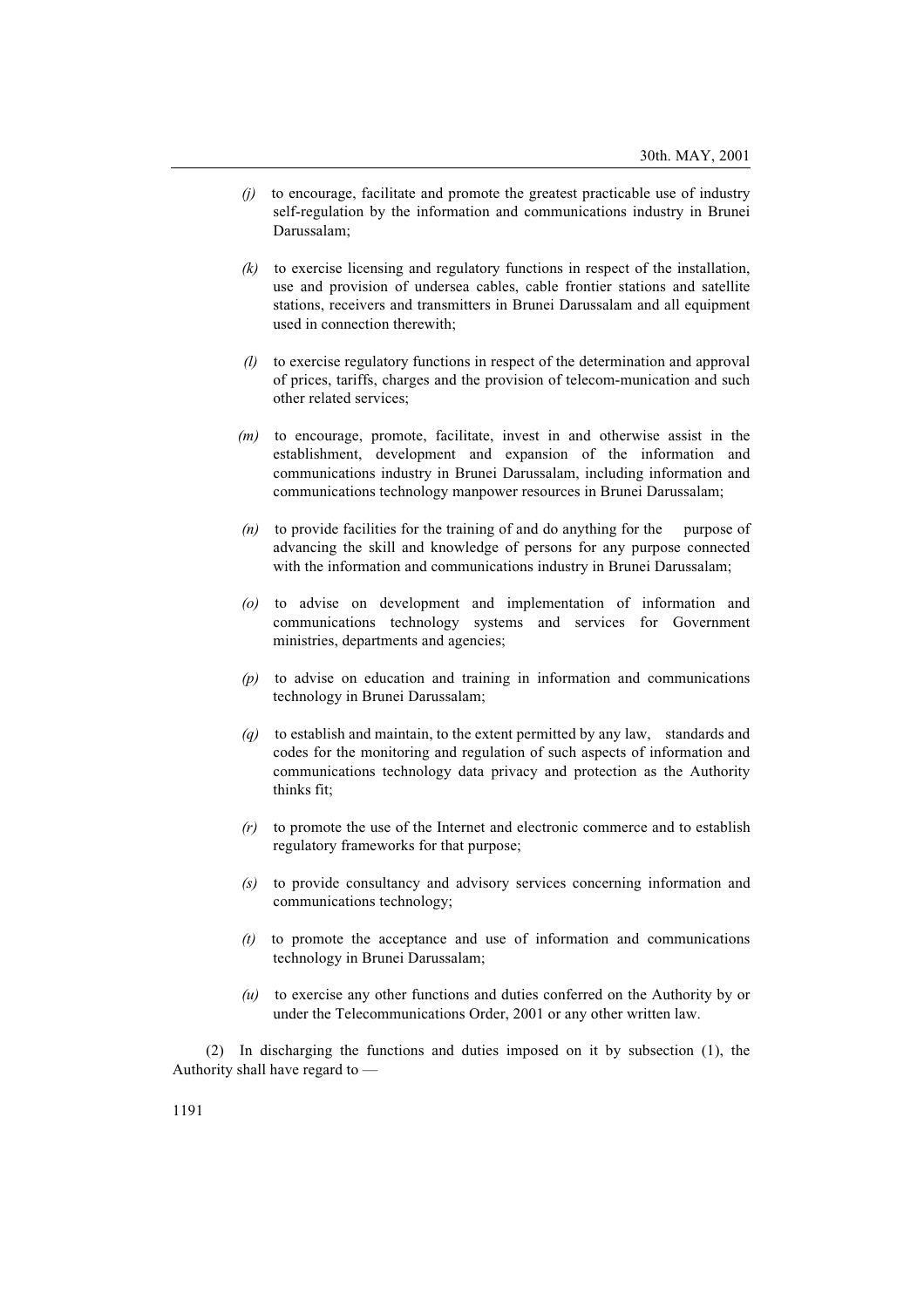- (a) efficiency and economy;
- (b) the social, industrial and commercial needs of Brunei Darussalam for information and communications services;
- $(c)$  the state of and trends in the development of information and communications technology and the evolution of standards and protocols used in the information and communications industry, both in Brunei Darussalam and elsewhere;
- (d) the convergence between broadcasting services and other services using information and communications technology, and the need to accommodate technological change;
- (e) fostering the development and expansion of information and communications services in the world in collaboration with other countries and international organisations;
- (f) maintaining effective competition between persons engaged in the provision of telecommunication systems and services;
- (g) enabling persons providing information and communications services in Brunei Darussalam to compete effectively in the provision of such services outside Brunei Darussalam;
- $(h)$  the promotion of measures for the safety of life through telecommunications technology;
- $(i)$  the provision of telecommunication services at rates consistent with efficient service;
- (j) improvements in the effective and efficient use of the radio frequency spectrum;
- (k) the promotion of research and development in the fields of information and communications technology and, in particular, the peaceful uses of such technology; and
- (l) collaboration with educational institutions for the promotion of technical education in the field of information and communications technology.
- (3) Nothing in this section shall be construed as
	- (a) imposing on the Authority, directly or indirectly, any form of duty or liability enforceable by proceedings before any court;
	- (b) precluding the Authority from interrupting, suspending or restricting any telecommunication services provided by the Authority; or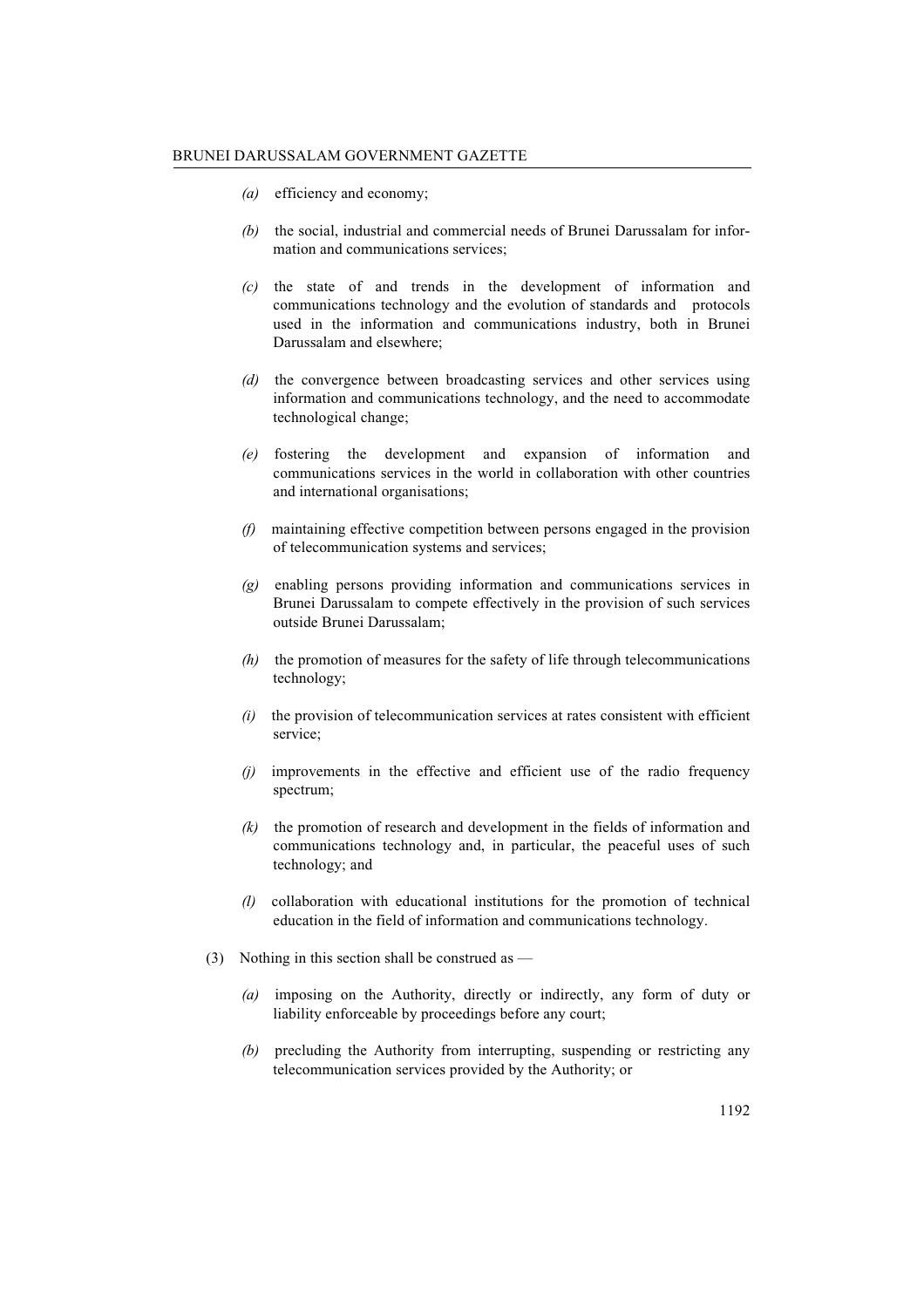(c) precluding the Authority from ensuring the provision of any special service for any person or section of the public where the special service is required.

(4) In addition to the functions and duties imposed by this section, the Authority may undertake such other functions as the Minister may assign to the Authority, and in so doing the Authority shall be deemed to be fulfilling the purposes of this Order and the provisions of this Order shall apply to the Authority in respect of such functions.

#### Powers of Authority.

7. (1) Subject to this Order, the Authority may carry on such activities as appear to the Authority to be advantageous, necessary or convenient for it to carry on for or in connection with the discharge of its functions and duties under this Order or any other written law, and in particular, the Authority may exercise any of the powers specified in the Second Schedule.

(2) This section shall not be construed as limiting any power of the Authority conferred by or under any other written law.

(3) The Authority shall furnish the Minister information with respect to its property and activities in such manner and at such times as the Minister may require.

### Appointment of committees and delegation of powers.

8. (1) The Authority may appoint from among its own members or other persons who are not members such number of committees as it thinks fit consisting of members or other persons or members and other persons for purposes which, in the opinion of the Authority, would be better regulated and managed by means of such committees.

(2) The Authority may, subject to such conditions or restrictions as it thinks fit, delegate to any such committee or to any member, officer or employee of the Authority, any of the functions or powers of the Authority under this Order or any other written law, except the power of delegation conferred by this section.

(3) No delegation under this section shall prevent the performance or exercise of any function or power by the Authority.

#### Power to act in relation to proposals for privatisation.

9. (1) Where the Minister is at any time proposing that any property or function of the Authority should be transferred to another body corporate, the functions of the Authority shall include the power to do anything which in the opinion of the Authority is appropriate for the purpose of —

(a) facilitating the implementation of the proposal for the transfer; or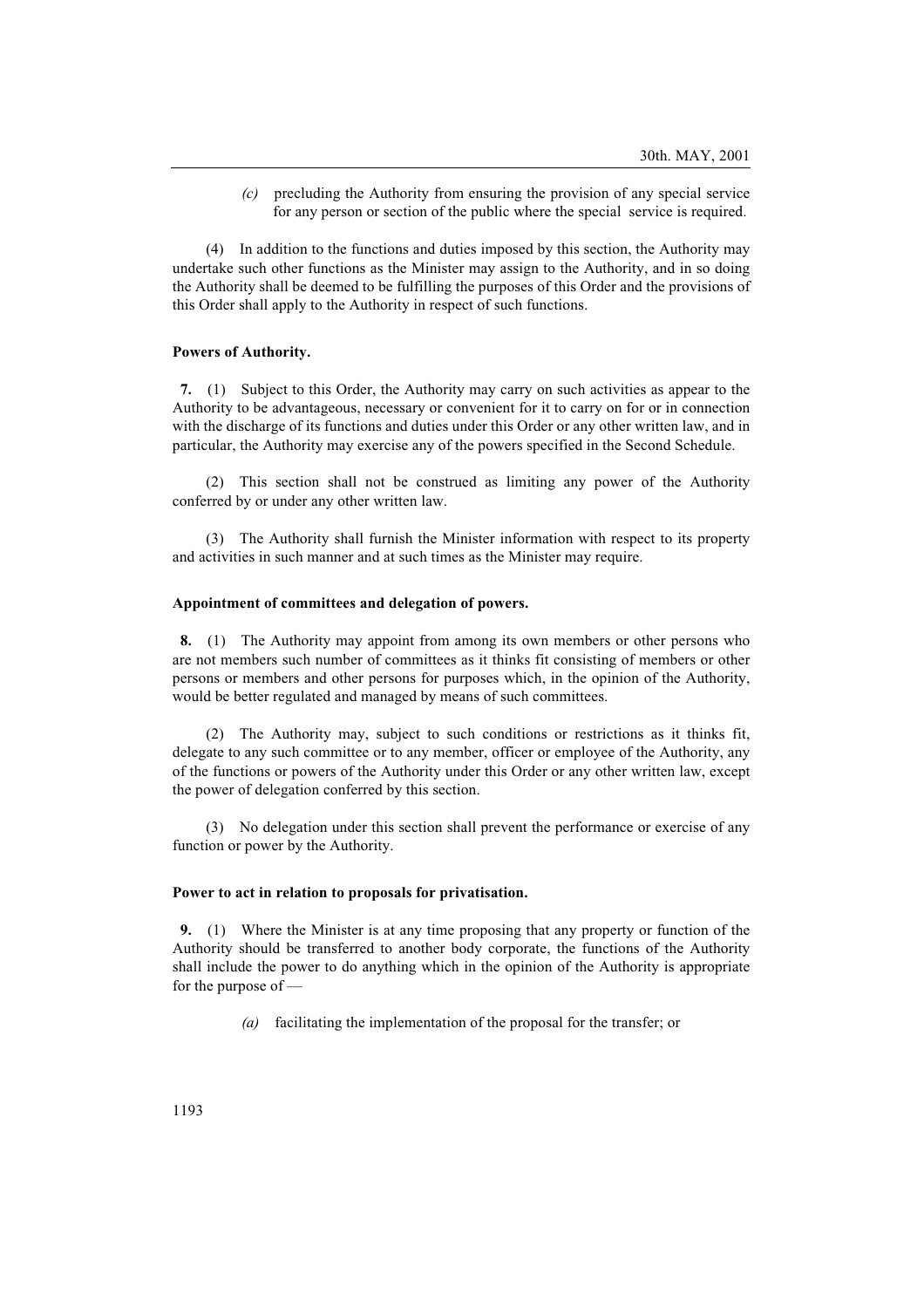(b) facilitating the implementation of, or securing a modification of, any related proposals of the Minister.

(2) The proposals which are to be treated for the purposes of this section as related to a proposal of the Minister for the transfer of anything from the Authority to a body corporate shall include any proposal relating to, or to any matter connected with —

- (a) any of the Authority's property, rights or liabilities which would be affected by the transfer, or any such property, rights or liabilities after their proposed transfer;
- $(b)$  the exercise, whether before or after the transfer, of any function which it is proposed to transfer to or otherwise vest in that body corporate;
- $(c)$  the establishment or formation, flotation, control, finances or officers or employees of that body corporate or of any other body corporate which is, or in pursuance of any proposal of the Minister may become, a member of the same group as that body corporate.

(3) Any power of the Authority to do anything under this section in relation to a proposal for the transfer of any property or function, or in relation to any related proposal, shall include power to do that thing with a view to promoting the interests of —

- (a) any body corporate to which it is proposed to transfer the property or function; or
- (b) any body corporate which is, or in pursuance of any proposal of the Minister may become a member of the same group as a body corporate to which it is proposed to transfer the property or function.

(4) The powers conferred by this section in relation to any proposal shall be without prejudice to any power conferred otherwise than by virtue of this section.

(5) For the purposes of this section, a body corporate is a member of the same group as another body corporate if it is a holding company or subsidiary of that other body corporate or if it is another subsidiary of that other body corporate's holding company; and in this subsection, "holding company" has the same meaning as in the Companies Act (Chapter 39).

## PART IV

## PROVISIONS RELATING TO STAFF

### Appointment of Chief Executive and other employees etc.

10. (1) The Authority shall, with the approval of the Minister, appoint a Chief Executive on such terms and conditions as the Authority may determine.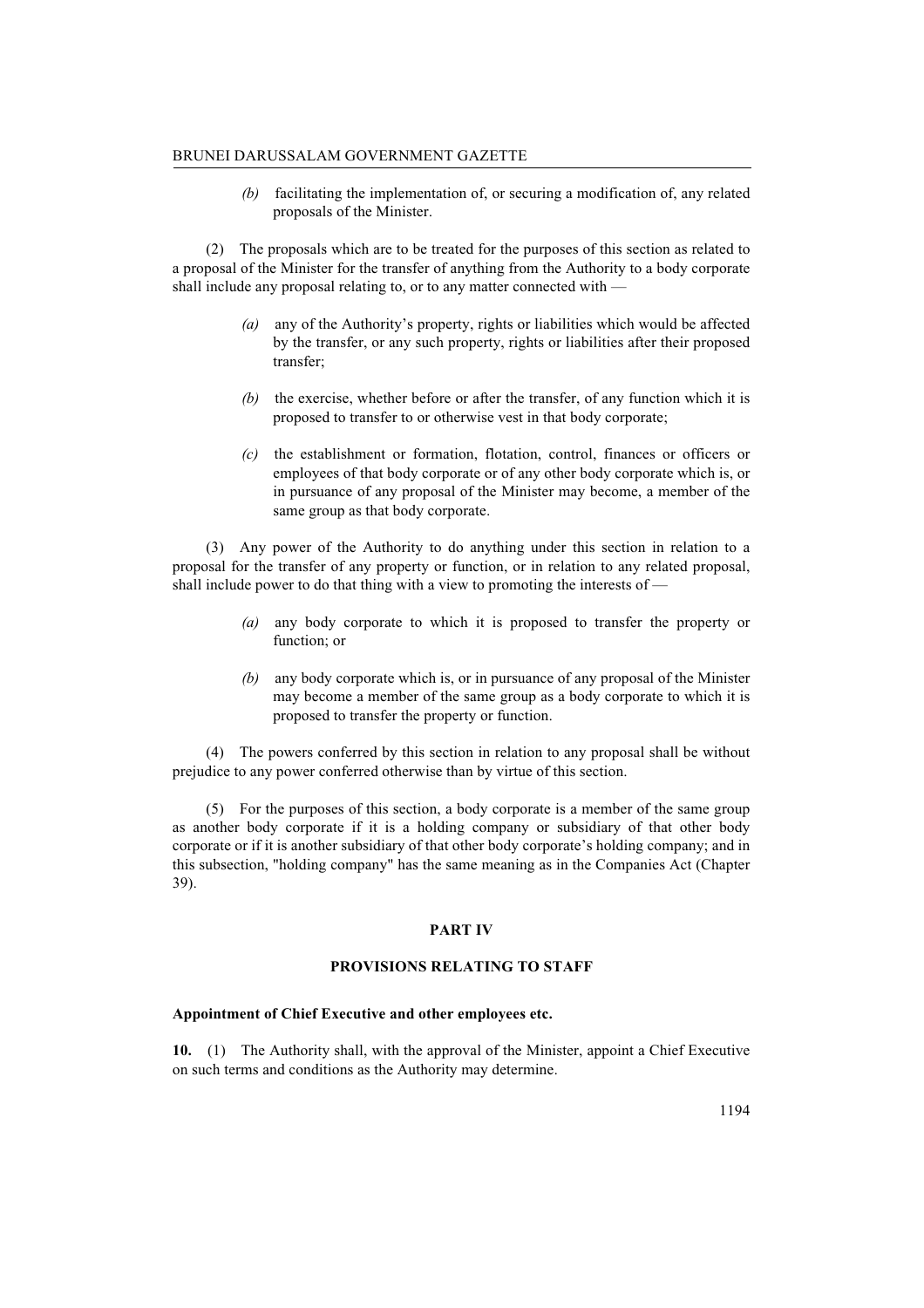- (2) The Chief Executive shall
	- (a) be known by such designation as the Authority may determine;
	- (b) be responsible to the Authority for the proper administration and management of the functions and affairs of the Authority in accordance with the policy laid down by the Authority; and
	- (c) not be removed from office without the consent of the Minister.

(3) The Minister shall consult the Public Service Commission before granting his approval under subsection (1) or before giving his consent under paragraph  $(c)$  of subsection (2).

(4) If the Chief Executive is temporarily absent from Brunei Darussalam, or is temporarily unable to perform his duties by reason of illness or otherwise, another person may be appointed by the Authority to act in the place of the Chief Executive during any such period of absence from duty.

(5) The Authority may, from time to time, appoint and employ on such terms and conditions as the Authority may determine such other employees, consultants and agents as may be necessary for the effective performance of its functions.

#### Protection from personal liability.

11. No suit or other legal proceedings shall lie personally against any member, officer or employee of the Authority or other person acting under the direction of the Authority for anything which is in good faith done or intended to be done in the execution or purported execution of this Order.

### Public servants.

12. All members, officers and employees of the Authority shall be deemed to be public servants for the purposes of the Penal Code (Chapter 22).

### PART V

### FINANCIAL PROVISIONS

#### Application of revenue.

13. (1) The revenue of the Authority for any financial year shall be applied in defraying the following charges —

(a) the remuneration, fees and allowances of the members of the Authority;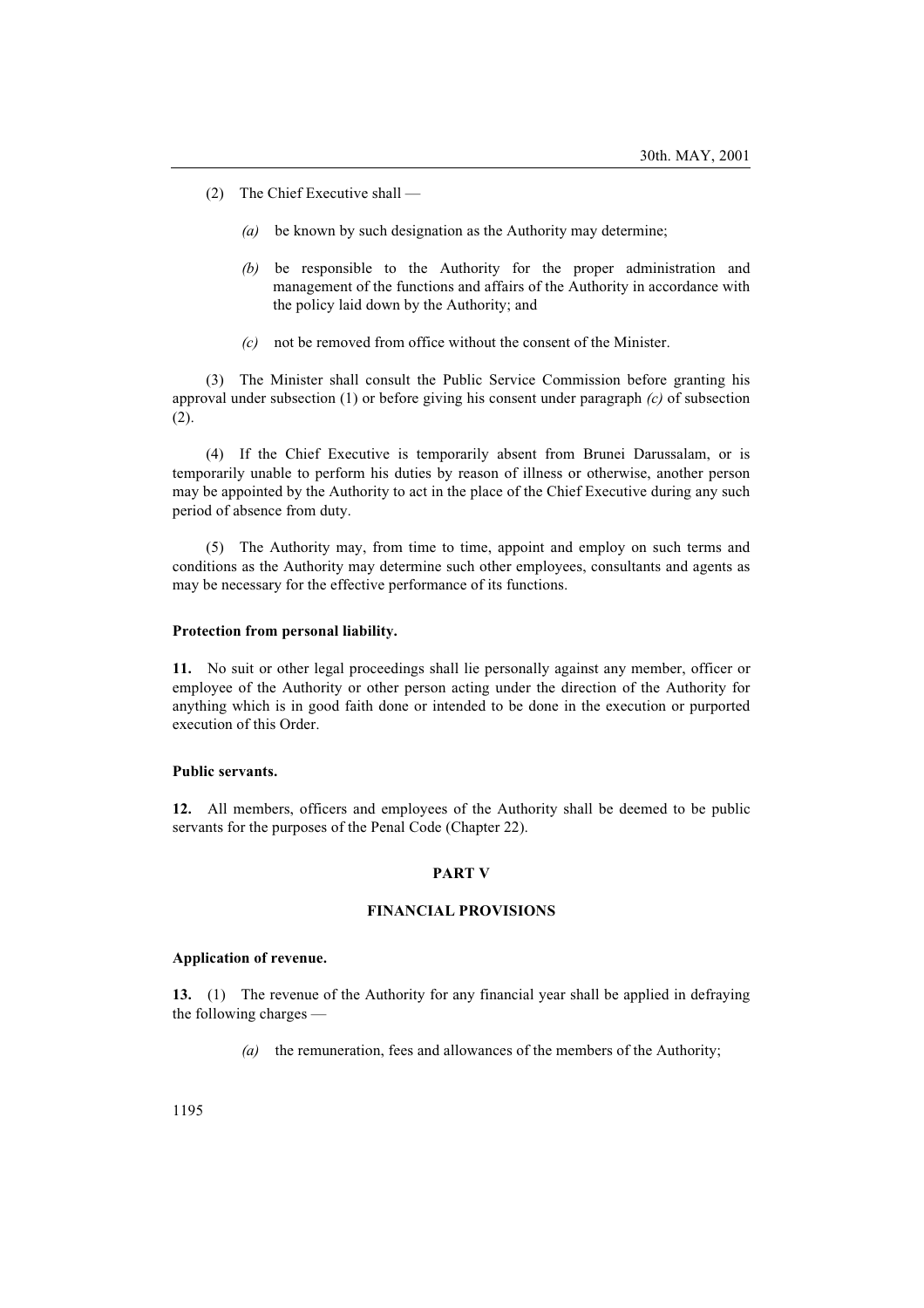#### BRUNEI DARUSSALAM GOVERNMENT GAZETTE

- (b) the salaries, fees, remuneration, pensions, superannuation allowances and gratuities of the officers, agents, employees, advisers and former employees of the Authority or its predecessors;
- (c) working and establishment expenses and expenditure on, or provision for, the maintenance of any of the property of the Authority, and the discharge of the functions of the Authority properly chargeable to revenue account;
- (d) interest on any debentures issued, and on any loan raised, by the Authority;
- (e) sums required to be paid to the Government towards repayment of any loan made by the Government to the Authority;
- (f) sums required to be transferred to a sinking fund or otherwise set aside for the purpose of making provision for the redemption of debentures or the repayment of other borrowed money;
- (g) such sums as may be deemed appropriate to set aside in respect of depreciation or renewal of the property of the Authority, having regard to the amount set aside out of revenue under paragraphs  $(c)$  and  $(f)$ ;
- (h) the cost, or any portion thereof, of any new works, plant, vessels or appliances not being a renewal of the property of the Authority, which the Authority may determine to charge to revenue;
- $(i)$  such sums by way of contribution, for the purposes associated with the objects of this Order as the Authority may determine, to the public or for charities; and
- (j) any other expenditure authorised by the Authority and properly chargeable to revenue account.
- (2) The balance of the revenue of the Authority shall be applied
	- (a) to the creation of a general reserve and such other reserves as the Authority may think fit; and
	- (b) to the payment of such dividends on shares issued by the Authority as the Authority may, after consultation with the Minister for Finance, see fit to declare.

### Bank accounts and application of revenue.

14. (1) The Authority shall open and maintain an account or accounts with such bank or banks as the Authority thinks fit; and every such account shall be operated upon as far as practicable by cheque signed by such person or persons as may from time to time be authorised in that behalf by the Authority.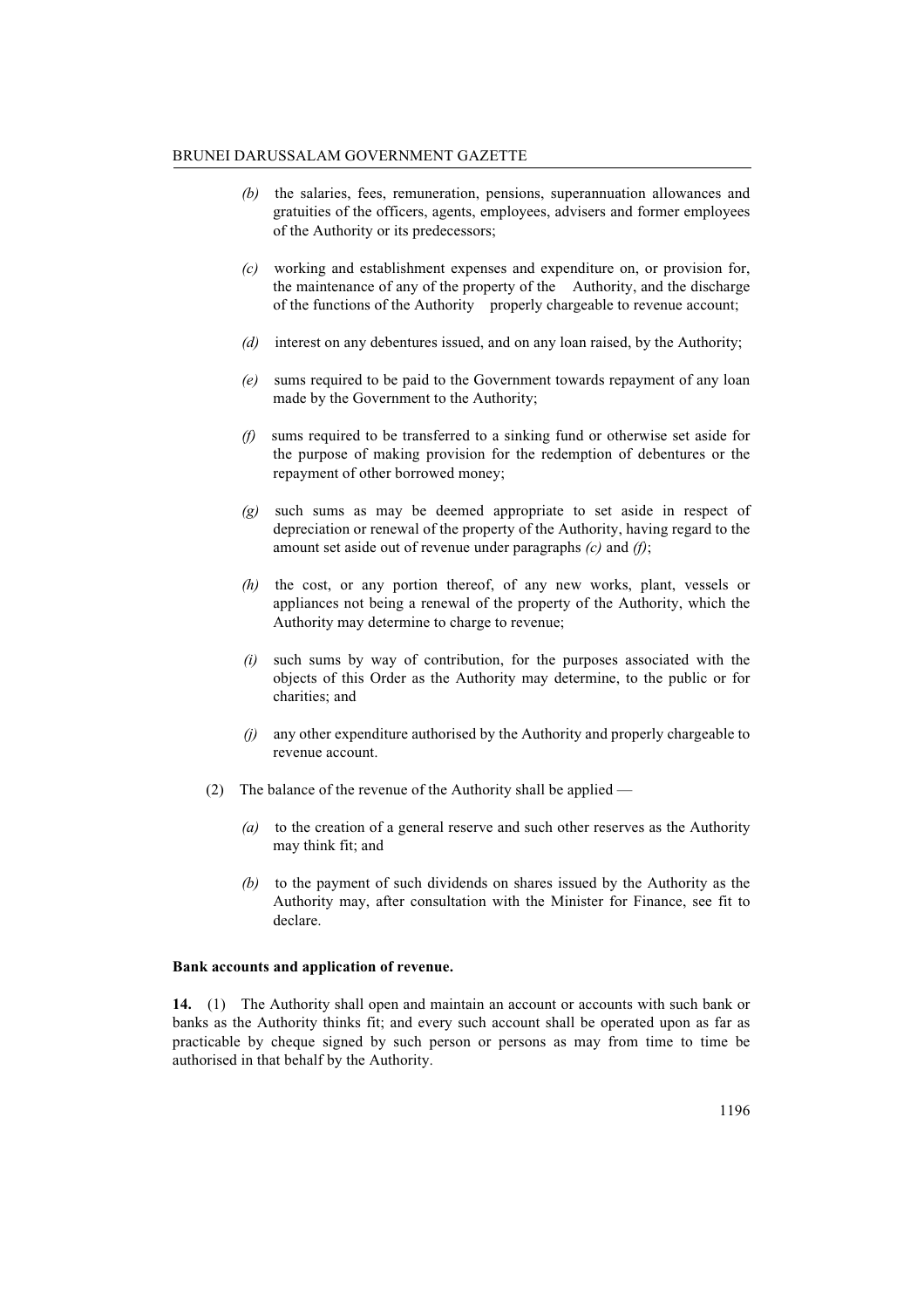(2) The moneys of the Authority shall be applied only in payment or discharge of the expenses, obligations and liabilities of the Authority and in making any payments that the Authority is authorised or required to make.

#### Power to borrow.

15. For the discharge of its functions or duties under this Order or any other written law, the Authority may, from time to time, raise loans from the Government or, with the approval of the Minister, raise loans from banks and other financial institutions (whether in Brunei Darussalam or elsewhere) by —

- (a) mortgage, overdraft or otherwise;
- (b) charge, whether legal or equitable, on any property vested in the Authority or on any revenue receivable by the Authority under this Order or any other written law;
- (c) or the creation and issue of debentures or bonds.

## Investment.

16. The Authority may invest any of its funds available for investment in such shares, funds, securities or investments as may be authorised by the Minister.

### Other financial provisions.

17. The financial provisions set out in the Third Schedule shall have effect with respect to the Authority.

## PART VI

## GENERAL

## Powers of enforcement.

18. (1) In addition to the powers conferred on him by any written law, an officer or employee of the Authority may, on declaration of his office and production to the person against whom he is acting such identification card as the Chief Executive may direct to be carried by officers or employees of the Authority, in relation to any offence under any such written law —

> (a) require any person whom he reasonably believes to have committed an offence under any such written law to furnish evidence of the person's identity;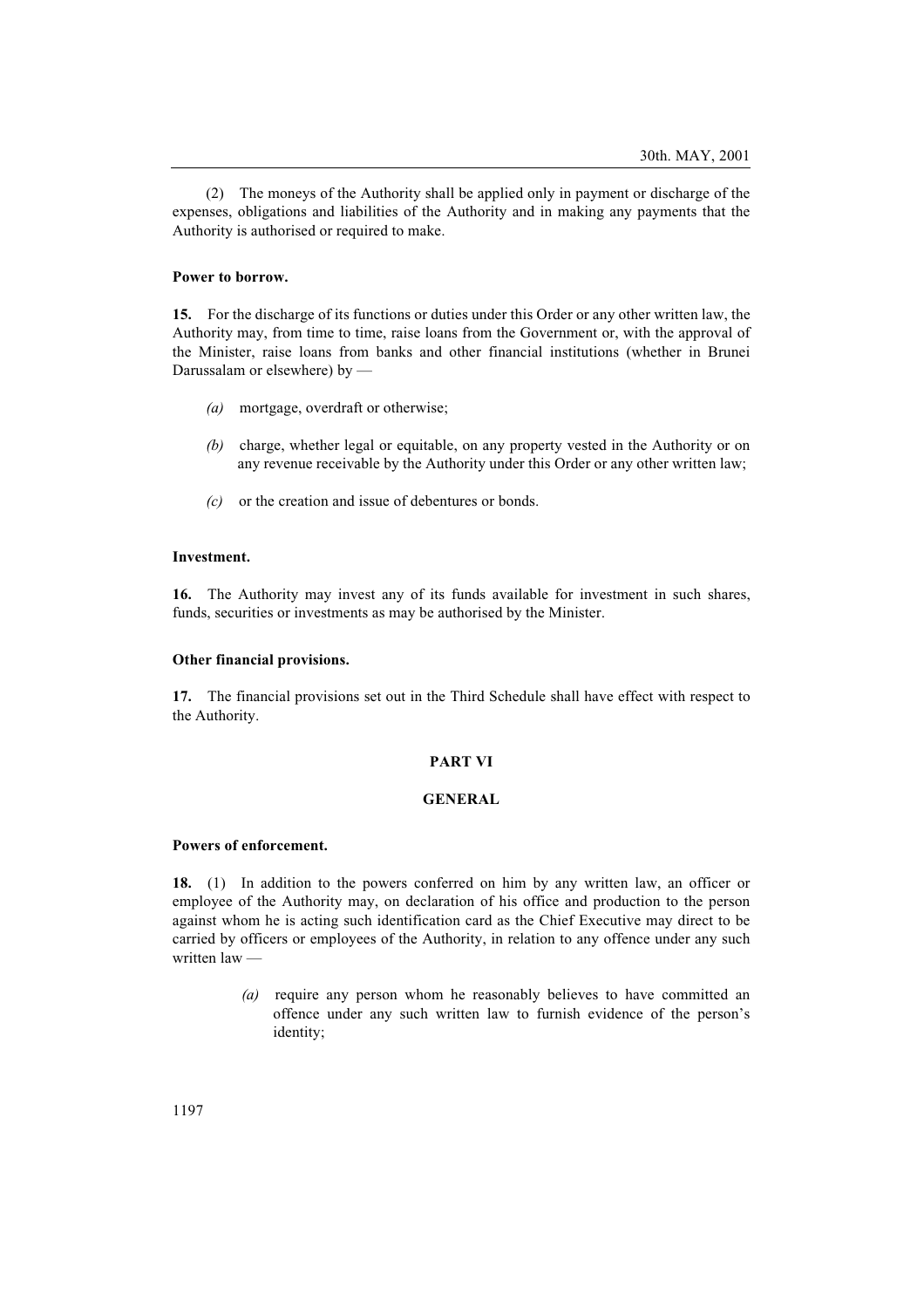### BRUNEI DARUSSALAM GOVERNMENT GAZETTE

- (b) require any person, for the purposes of any such written law, to furnish any information or produce any book, document or copy thereof in the possession of that person, and may, without fee or reward, inspect, copy or make extracts from such book or document; and
- (c) when conducting any investigation under such written law the power to require, by order in writing, the attendance before the officer or employee of any person being within the limits of Brunei Darussalam who from the information given or otherwise appears to be acquainted with the circumstances of the case, and the person so ordered shall attend as so required.
- (2) A person who
	- (a) refuses to give access to, or assaults, obstructs, hinders or delays, an officer or employee of the Authority in the discharge of his duties;
	- (b) wilfully mis-states or without lawful excuse refuses to give any information or without lawful excuse refuses to produce any book, document or copy thereof required of him by an officer or employee of the Authority under subsection (1); or
	- (c) fails to comply with a lawful demand of an officer or employee of the Authority in the discharge of his duties,

shall be guilty of an offence and shall be liable on conviction to a fine not exceeding \$5,000, to imprisonment for a term not exceeding 12 months or both.

## Preservation of secrecy.

19. (1) Except for the purpose of the performance of his duties or the exercise of his functions or when lawfully required to do so by any court or under the provisions of any written law, no person who is or has been a member, an officer, an employee or an agent of the Authority or a member of a committee of the Authority shall disclose any information relating to the affairs of the Authority or of any other person which has been obtained by him in the performance of his duties or the exercise of his functions.

(2) Any person who contravenes subsection (1) shall be guilty of an offence and shall be liable on conviction to a fine not exceeding \$2,000, to imprisonment for a term not exceeding 12 months or both.

## Authority's symbol.

20. (1) The Authority shall have the exclusive right to the use of such symbol or representation as it may select or devise and thereafter display or exhibit in connection with its activities or affairs.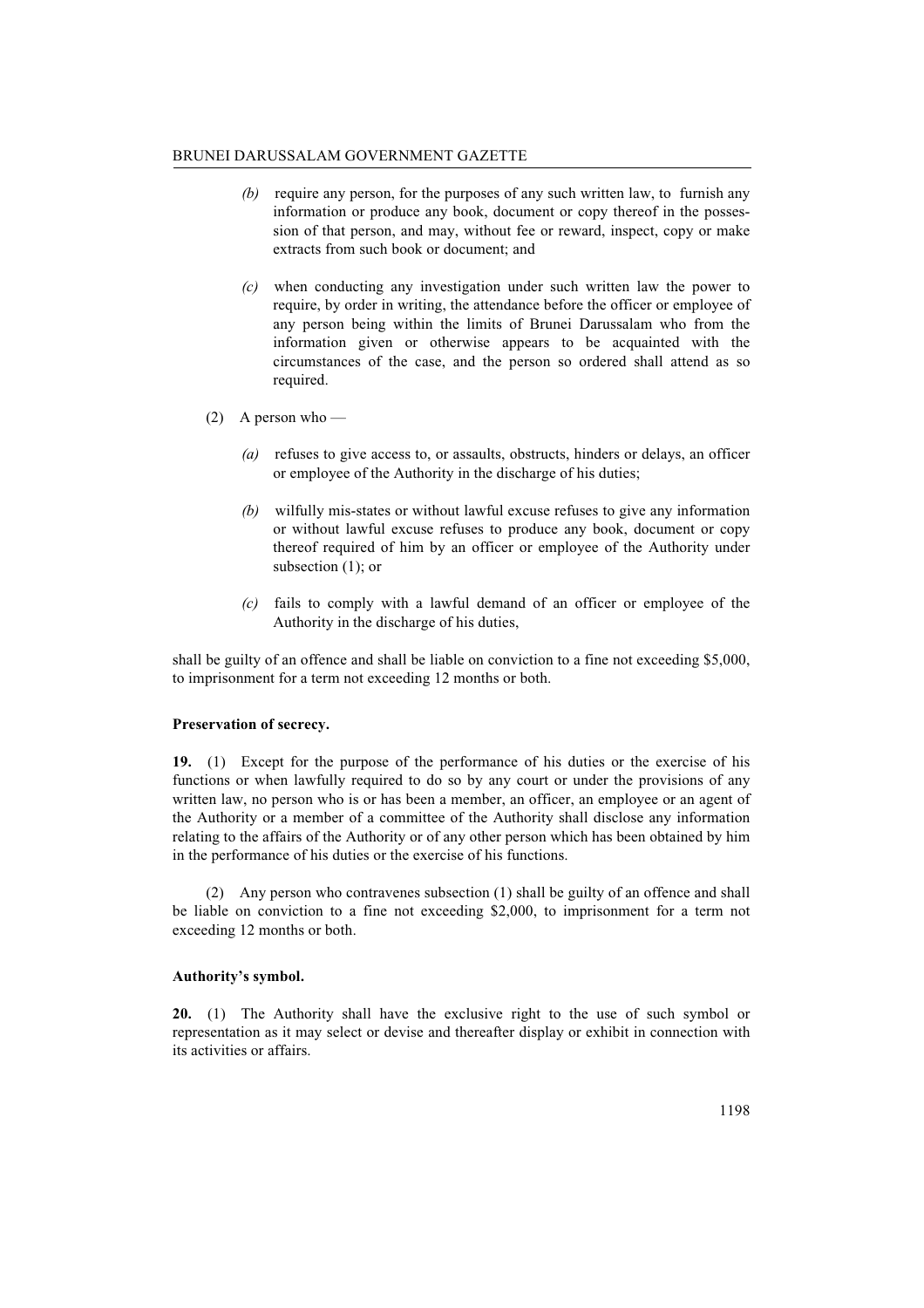(2) Any person who uses a symbol or representation identical with that of the Authority, or which so resembles the Authority's symbol or representation as to deceive or cause confusion, or to be likely to deceive or to cause confusion, shall be guilty of an offence and shall be liable on conviction to a fine not exceeding \$2,000, to imprisonment for a term not exceeding 6 months or both.

### Annual report.

21. The Authority shall, as soon as practicable after the end of each financial year, submit to the Minister an annual report on the activities of the Authority during that financial year and the Minister shall cause a copy of every such report to be presented to His Majesty the Sultan in Council.

### Rules.

22. (1) The Authority may, with the approval of the Minister, make rules for carrying out the purposes and provisions of this Order.

(2) Without prejudice to the generality of subsection (1), the Authority may, with the approval of the Minister, make rules for or with respect to all or any of the following matters —

- (a) the manner of appointment, conduct and discipline and the terms and conditions of service of the employees of the Authority;
- (b) the establishment of funds for the payment of gratuities and other benefits to employees of the Authority;
- (c) the fees to be charged in respect of anything done or any services rendered by the Authority under or by virtue of this Order or any other written law.

#### Saving and transitional provisions.

23. (1) Any scheme, contract, document, licence, permission or resolution prepared, made, granted or approved by JTB under the repealed Act shall, so far as it is not inconsistent with the provisions of this Order and except as otherwise provided in this Order or in any other written law, continue and be deemed to have been prepared, made, granted or approved by the Authority under the corresponding provisions of this Order.

(2) Where any thing has been commenced by or on behalf of JTB under the repealed Act before the appointed day, such thing may be carried on and completed by or under the authority of the Authority under this Order.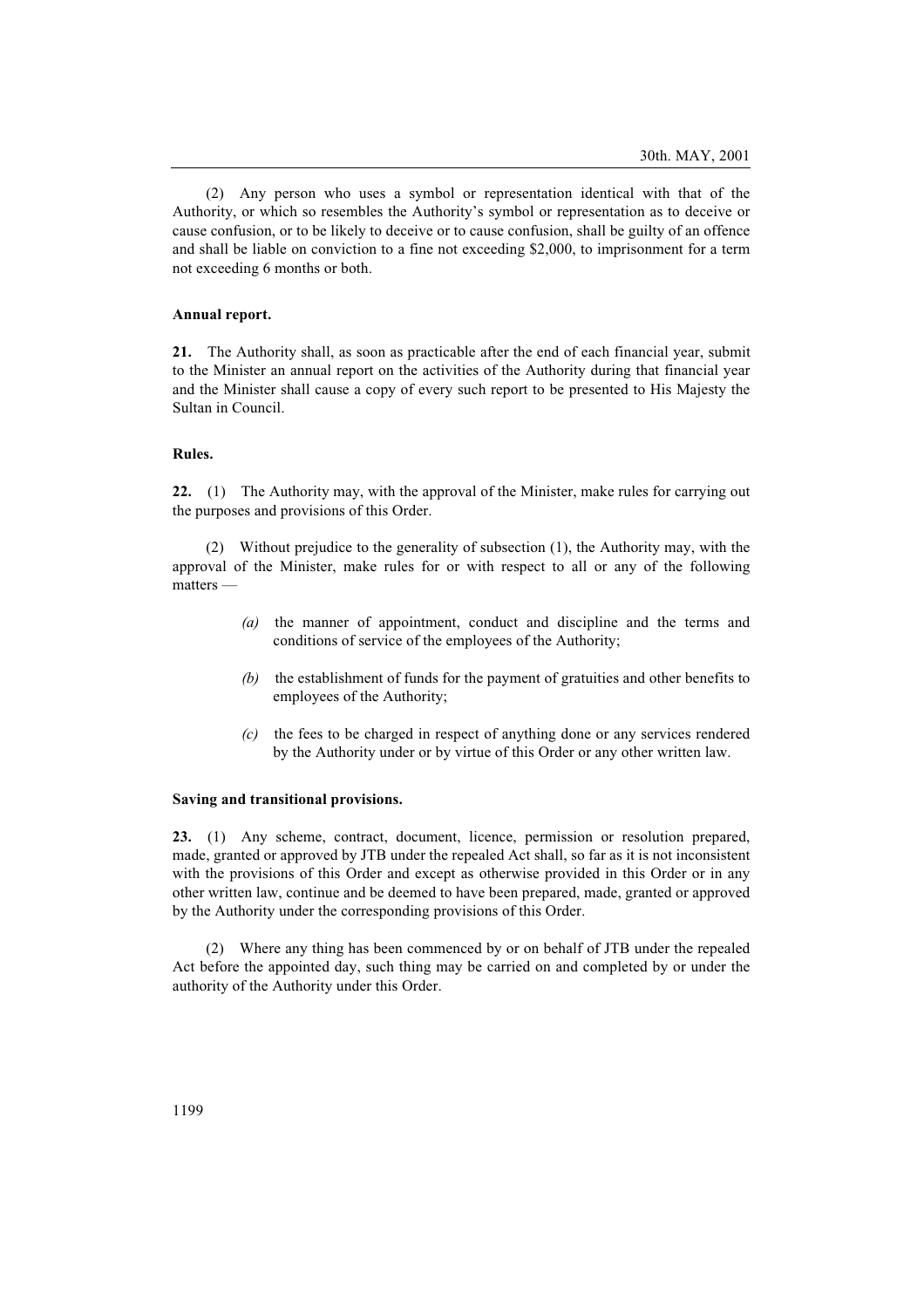## FIRST SCHEDULE (section 5(2))

## CONSTITUTION AND PROCEEDINGS OF AUTHORITY

Appointment of Chairman and members.

The Authority shall consist of  $(a)$  a Chairman:

(b) the Chief Executive; and

 $\langle e \rangle$  such other members, not being less than 2 or more than 6, as the Minister may from time to time determine.

(2) The Chairman and other members of the Authority shall be appointed by the Minister.

#### Tenure of office of members of Authority.

2. A member of the Authority shall hold office on such conditions and for such term, not exceeding 3 years, as the Minister may determine and shall be eligible for reappointment.

### Temporary members.

3. The Minister may appoint any person to be a temporary member of the Authority during the temporary incapacity from illness or otherwise, or during the temporary absence from Brunei Darussalam of any member.

#### Temporary Chairman.

4. The Minister may appoint any member of the Authority to be a temporary Chairman during the temporary incapacity from illness or otherwise, or during the temporary absence from Brunei Darussalam, of the Chairman.

### Revocation of appointment.

5. If at any time it appears to the Minister that removal from office of all or any of the members of the Authority is necessary in the interests of the effective and economical performance of the functions of the Authority under this Order, or in the public interest, the Minister may remove from office all or so many of those members of the Authority as he considers necessary in such interests.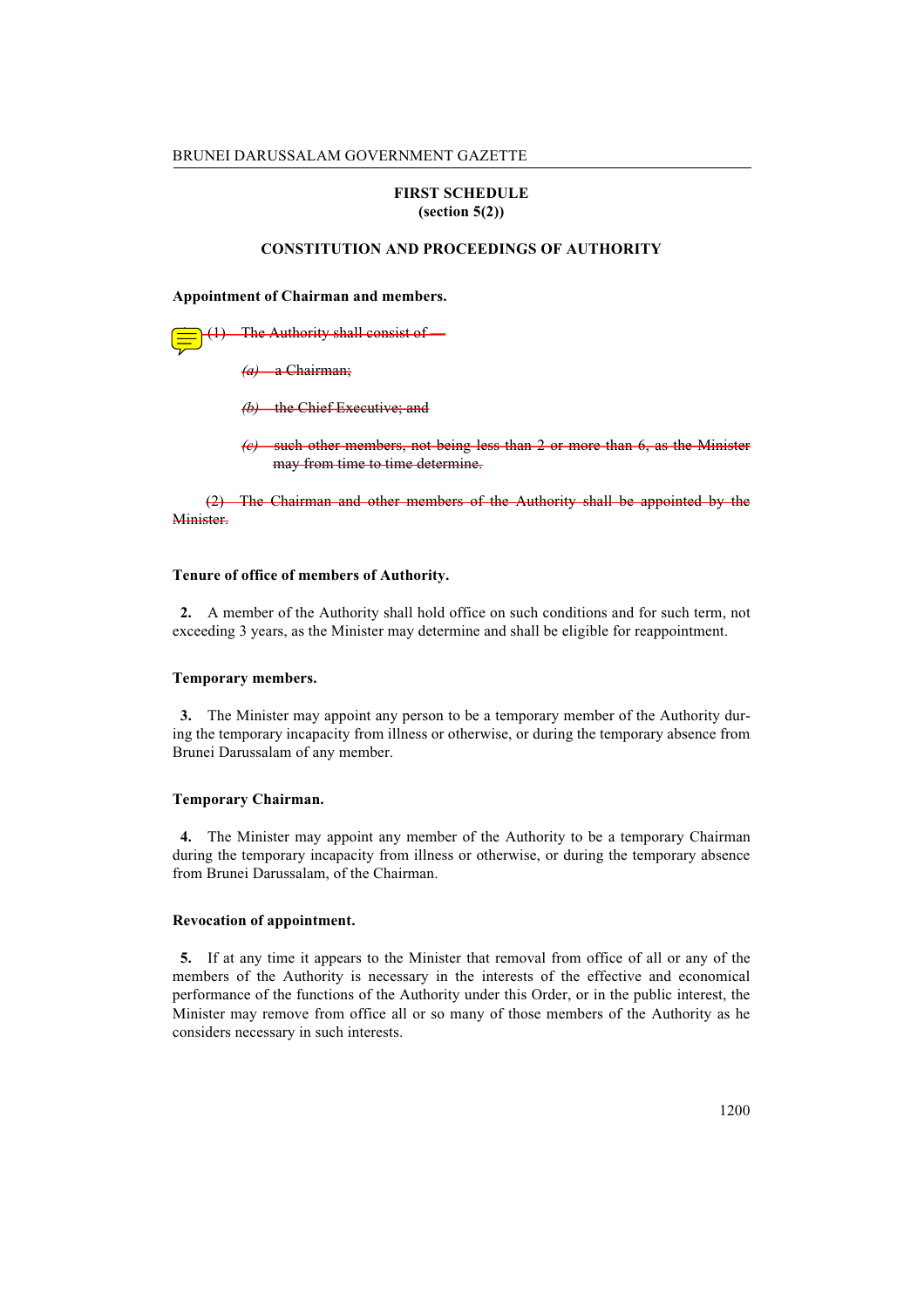### Resignation.

6. A member of the Authority may resign his office at any time by giving not less than one month's notice to the Minister.

### Chairman may delegate function.

7. The Chairman may, in writing, authorise any member of the Authority to exercise any power or perform any function conferred on the Chairman under this Order.

## Vacation of office.

- 8. The seat of a member of the Authority shall become vacant
	- (a) on his death;
	- (b) if he, without sufficient cause (the sufficiency thereof to be decided by the Authority) fails to attend 3 consecutive meetings of the Authority;
	- $(c)$  if he becomes in any manner disqualified for membership of the Authority;
	- (d) if he resigns his seat; or
	- (e) if his appointment is revoked.

## Filling of vacancies.

9. If a vacancy occurs in the membership of the Authority, the Minister may, subject to paragraph 1, appoint any person to fill the vacancy and the person so appointed shall hold office for so long as the member in whose place he is appointed would have held office.

### Disqualification from membership.

10. No person shall be eligible to be appointed or to remain a member of the Authority if  $he$  —

- ( $a$ ) is an undischarged bankrupt or has made any arrangement with his creditors;
- (b) is incapacitated by physical or mental illness; or
- $(c)$  is otherwise unable or unfit to discharge the functions of a member.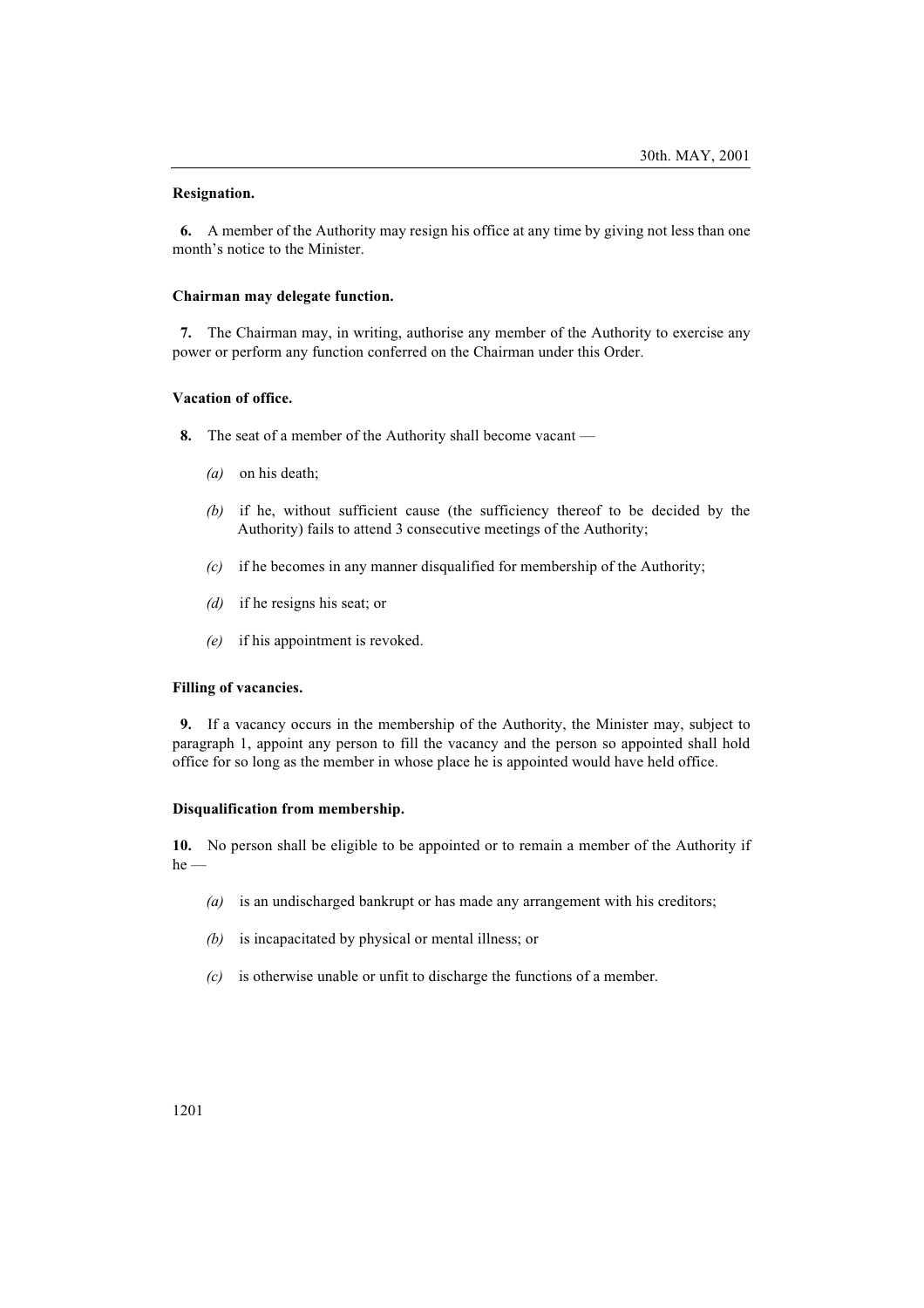## Disclosure of interest by members.

11. (1) Subject to sub-paragraph (2), if a member of the Authority has a pecuniary interest, direct or indirect, in any contract, proposed contract or other matter which is before any meeting of the Authority, he shall at that meeting declare the nature of his interest and shall not take part in the consideration or discussion of, or vote on any question with respect to, that contract or other matter, and if the Chairman or the person presiding at that meeting so directs, he shall withdraw from the meeting during the consideration or discussion.

(2) For the purposes of sub-paragraph (1), a general notice given to the members of the Authority by a member to the effect that he is an officer or member of a specified corporation or a member of a specified firm and is to be regarded as interested in any contract which may, after the date of the notice, be made with that corporation or firm shall be deemed to be a sufficient declaration of interest in relation to any contract so made if it specifies the nature and extent of his interest in the specified corporation or firm and his interest is not different in nature or greater in extent than the nature and extent so specified in the general notice at the time any contract is so made, but no such notice shall be of effect unless either it is given at a meeting of the Authority or the member takes reasonable steps to ensure that it is brought up and read at the next meeting of the Authority after it is given.

(3) For the purposes of this paragraph, a pecuniary interest of a spouse, parent, son or an adopted son, or daughter or an adopted daughter, of a member shall be treated as a pecuniary interest of the member.

(4) For the purpose of determining whether there is a quorum, a member shall be treated as being present at a meeting notwithstanding that, under this paragraph, he cannot vote or has withdrawn from the meeting.

# Sealing of documents.

12. (1) All deeds, documents and other instruments requiring the seal of the Authority shall be sealed with the common seal of the Authority in the presence of any 2 officers of the Authority duly authorised by the Authority to act in that behalf and shall be signed by those officers and such signing shall be sufficient evidence that the common seal of the Authority has been duly and properly affixed and that the seal is the lawful common seal of the Authority.

(2) The Authority may by resolution or otherwise appoint an officer or employee of the Authority or any other agent, either generally or in a particular case, to execute or sign on behalf of the Authority any agreement or other instrument not under seal in relation to any matter coming within the powers of the Authority.

#### Salaries, fees and allowances payable to members of Authority.

13. There shall be paid to the members of the Authority, out of the funds of the Authority, such salaries, fees and allowances as the Minister may from time to time determine.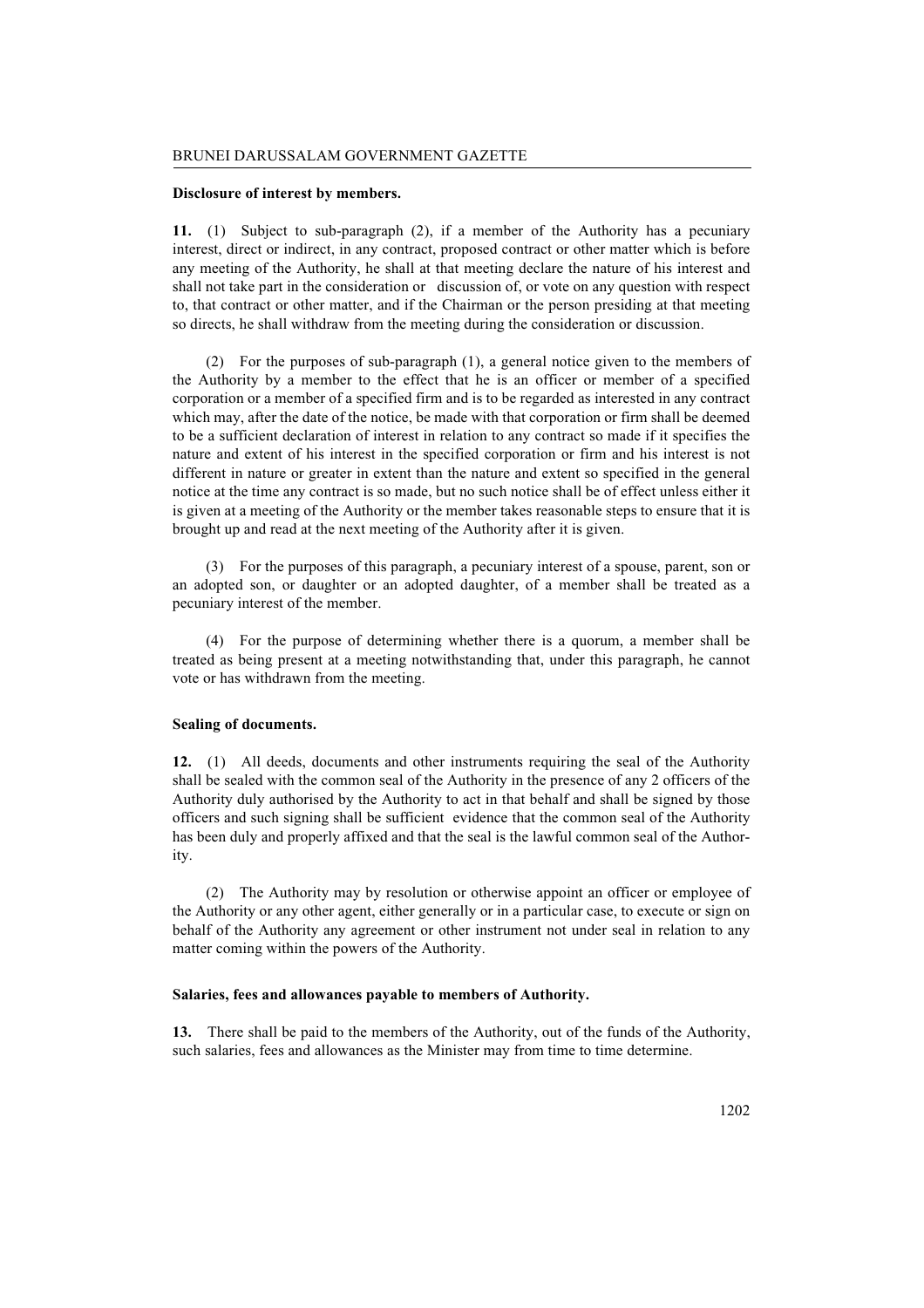## Quorum.

14. (1) The Authority shall ordinarily meet for the despatch of business at such times and places as the Chairman may from time to time appoint.

(2) At every meeting of the Authority, one half of the number of members shall constitute a quorum.

(3) A decision at a meeting of the Authority shall be adopted by a simple majority of the members present and voting except that, in the case of an equality of votes, the Chairman of the meeting shall have a casting vote.

(4) Where not less than 4 members of the Authority request the Chairman by notice in writing signed by them to convene a meeting of the Authority for any purpose specified in the notice, the Chairman shall, within 7 days from the receipt of the notice, convene a meeting for that purpose.

## Vacancies.

15. The Authority may act notwithstanding any vacancy in its membership.

### Procedure at meetings.

16. Subject to this Order, the Authority may make rules regulating its own procedure generally and, in particular, regarding the holding of meetings, the notice to be given of such meetings, the proceedings thereat, the keeping of minutes, the custody, production and inspection of such minutes, and the opening, keeping, closing and auditing of accounts.

### Appointment of committees and delegation of powers.

17. (1) The Authority may, in its discretion, appoint from among its own members or other persons who are not members of the Authority such number of committees as it thinks fit consisting of members or other persons or members and other persons for purposes which, in the opinion of the Authority, would be better regulated and managed by means of such committees.

(2) The Authority may, subject to such conditions or restrictions as it thinks fit, delegate to any such committee or the Chairman or the Chief Executive, all or any of the powers, functions and duties vested in the Authority by this Order or any other written law, and any power, function or duty so delegated may be exercised or performed by such committee or the Chairman or the Chief Executive, as the case may be, in the name and on behalf of the Authority.

(3) The Authority may, subject to such conditions or restrictions as it thinks fit, delegate to any officer or employee thereof or any other person all or any of its powers, functions and duties vested in the Authority by this Order or any other written law, and any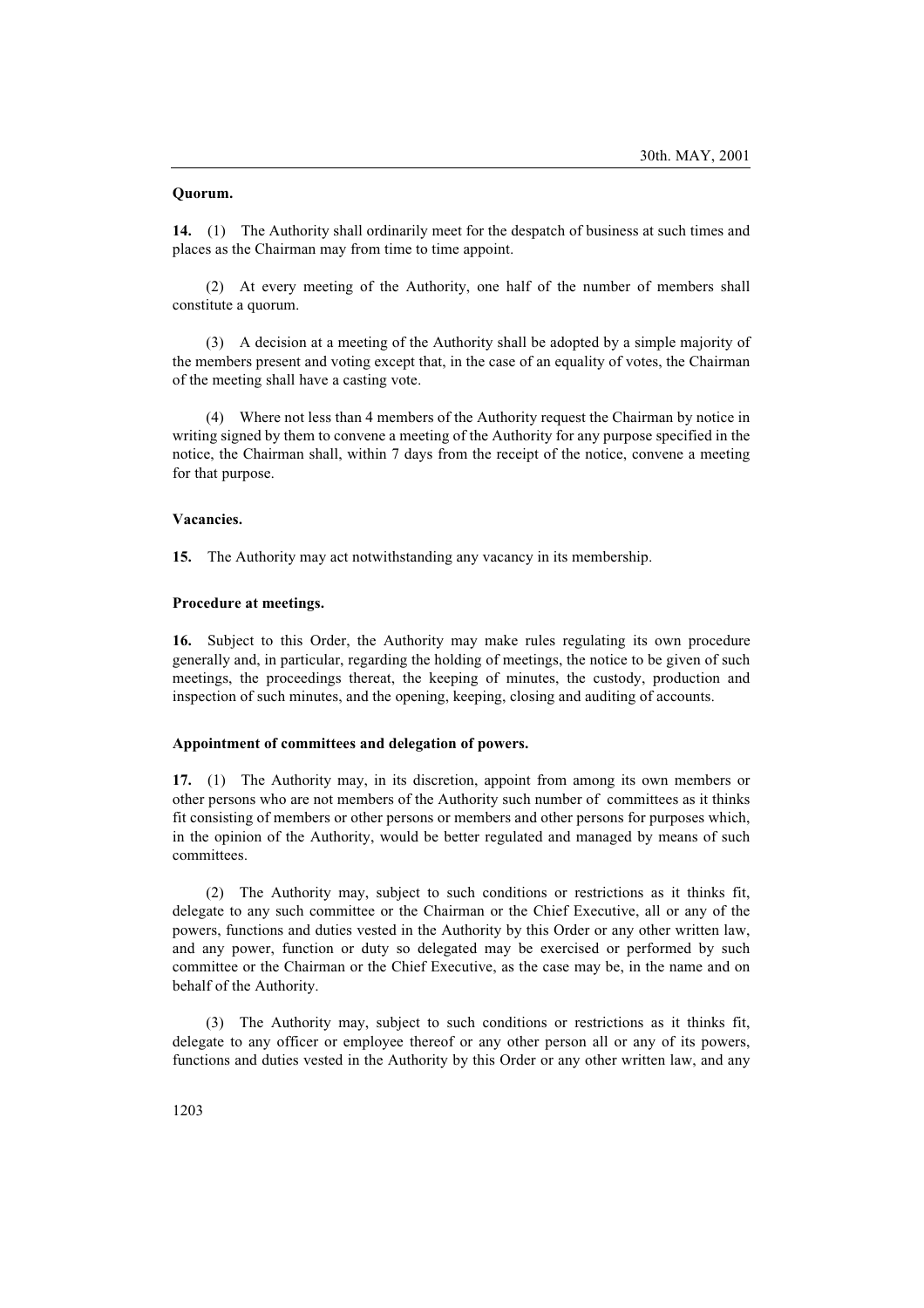power, function or duty so delegated may be exercised or performed by the officer or employee or other person, as the case may be, in the name and on behalf of the Authority.

(4) The Authority may continue to exercise a power conferred upon it, or perform a function or duty under this Order or any other written law made thereunder, notwithstanding the delegation of the power, function or duty under this paragraph.

# SECOND SCHEDULE (section 7(1))

### POWERS OF AUTHORITY

1. To grant licences for telecommunication purposes pursuant to the Telecommunications Order, 2001 and to supervise and enforce compliance with the provisions of such licences.

2. To give directions to any person granted a licence under the Telecommunications Order, 2001 or any regulations made thereunder.

3. To levy such charges and fees for the granting of such licences, spectrum rights, administration of spectrum registrations, equipment approvals and other services provided by the Authority as may in its opinion be appropriate.

4. To regulate rates, charges and fees levied by operators of telecommunication systems and services.

5. To issue or approve standards of performance and codes of practice and advisory guidelines relating to information and communications technology, or any other matter related to the functions of the Authority.

6. To regulate the interconnection of and access to systems of operators of telecommunication systems and services.

7. To regulate the sharing of installation or plant used for telecommunications between telecommunication licensees.

8. To control and regulate the availability, and terms of provision, by telecommunication licensees of directory and directory-enquiry services.

9. To control and regulate the sharing and terms of provision by telecommunication licensees of information on customers' particulars for the purpose of establishing an integrated directory.

10. To control and regulate the management and allocation of numbering plans and schemes for telecommunication systems and services.

11. To control and regulate interference to telecommunications in Brunei Darussalam by radiowaves or electrical or other means.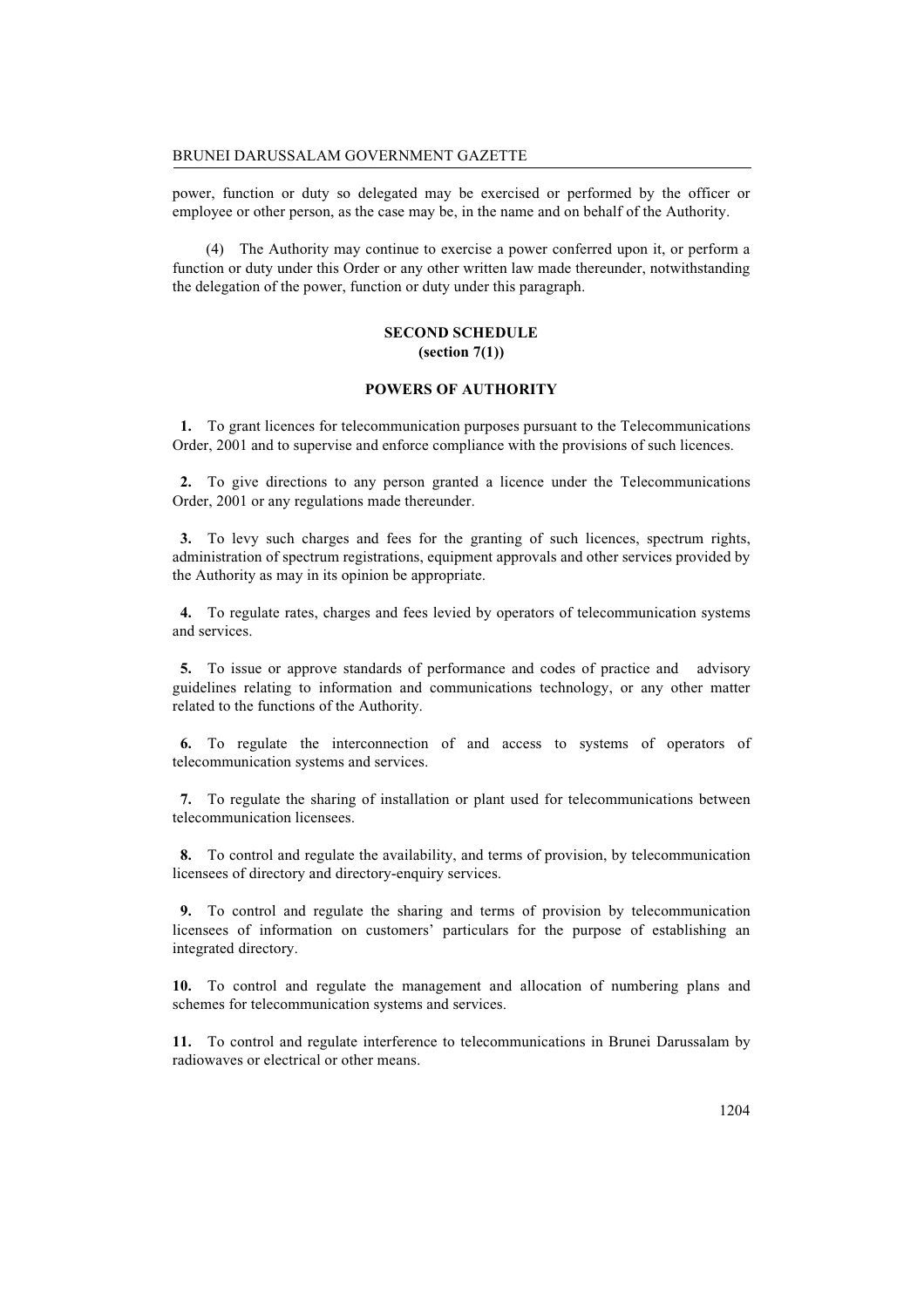12. To control and regulate the importation of, dealing in and use of telecom-munication equipment.

13. To operate every installation or plant for telecommunication purposes and all movable and immovable property used in connection therewith which is or which may be acquired by the Authority under this Order or the Telecommunications Order, 2001.

14. To utilise all the property of the Authority, movable and immovable, in such manner as the Authority may think expedient including the raising of loans by mortgaging such property.

15. To purchase, construct, reconstruct, install and maintain any installation or plant for telecommunication purposes.

16. To sell, hire, let or otherwise supply any installation or plant for telecommunication purposes and install, repair, maintain or remove such installation or plant.

17. To lease or let, with or without taking a premium, any property vested in or acquired by it or to grant easements, rights of way, temporary licences or other rights or privileges over, under, through or in respect of any land or building belonging to or vested in the Authority upon such terms and conditions as the Authority may think fit.

18. To subscribe for or acquire any securities, stocks and shares of an incorporated company or other body corporate, to procure its admission to membership of an incorporated company limited by guarantee and not having a share capital, to promote the formation of an incorporated company or participate in the promotion of such company or to acquire an undertaking or part of an undertaking.

19. To form or participate in the formation of any company or in any joint venture as a shareholder or partner or in any other capacity, with any firm, body corporate, society or institution for the purposes of this Order or any other written law.

20. To carry out such other works or activities as may appear to the Authority to be requisite, advantageous or convenient, with a view to making the best use of any of the assets of the Authority.

21. To provide electronic mail services.

22. To provide all forms of information and communications technology systems and services, whether interactive or otherwise, including data processing.

23. To levy such rates, charges and fees and to decide such rates or apportionment thereof as between itself and other telecommunication authorities as may in its opinion be appropriate.

24. To engage in conjunction with other authorities, international agencies or organisations for the purposes of promoting telecommunication systems and services.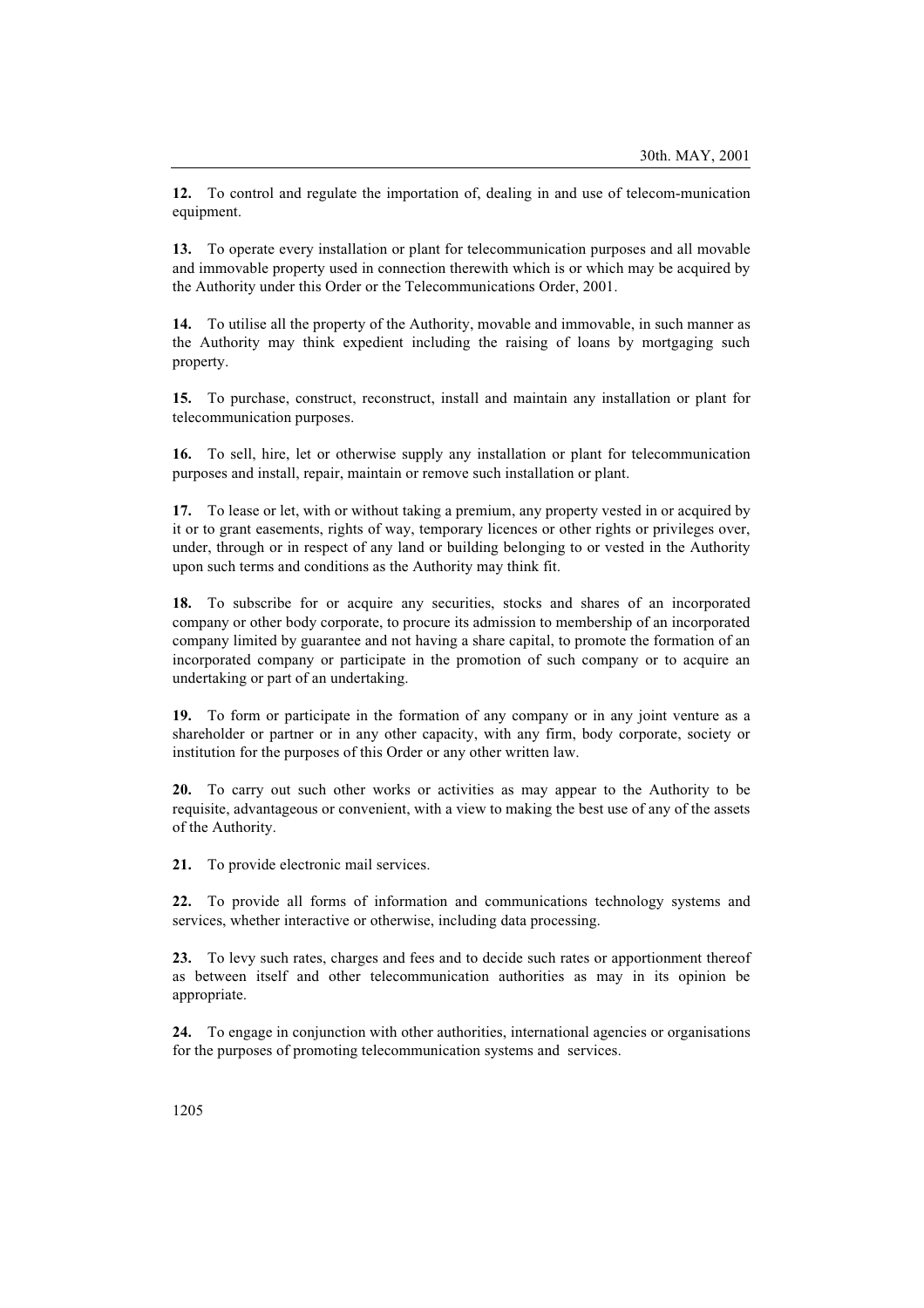### BRUNEI DARUSSALAM GOVERNMENT GAZETTE

25. To enter into all such contracts for the supply of goods or materials or for the execution of works or any other contract as may be necessary for the discharge of its duties and functions under this Order or any other written law.

26. To engage alone or in conjunction with other corporations, in the production, manufacture or sale, whether in Brunei Darussalam or elsewhere, of any appliance, apparatus or accessory used or intended to be used for telecommunication purposes.

27. To conduct or to supervise the conduct of proficiency examinations leading to certificates of competency for any person for the purpose of operating any telecommunication system and service or for the grant of a licence by the Authority.

28. To organise courses, awards, diplomas and certificates of proficiency.

29. To charge fees or commissions for services rendered.

30. To promote or undertake publicity in any form.

31. To authorise or regulate the registration, administration and management of domain names in Brunei Darussalam.

32. To grant loans to officers or employees of the Authority for such purposes specifically approved by the Authority as are likely to increase the efficiency of officers or employees.

33. To grant or guarantee loans to any officer or employee of the Authority for the purchase of a house, land or a flat or for the renovation of a house or a flat for the use or occupation of the officer or employee and his family (if any).

34. To make provision for gratuities, pensions, allowances or other benefits for employees or former employees of the Authority or its predecessors.

35. To make provision for the specialised training of any employee of the Authority and, in that connection, to offer scholarships to intending trainees or otherwise pay for the cost of the training and all expenditure incidental thereto.

36. To offer bursaries and scholarships for study at any school or institution of higher learning to members of the public and officers or employees of the Authority and members of their families.

37. To provide financial grant, aid or assistance to any person for all or any of the purposes of this Order or the Telecommunications Order, 2001.

38. To operate such agency services as the Authority may think fit and to employ such number of agents to do anything the Authority may do.

39. To receive donations and contributions from any source and raise funds by all lawful means.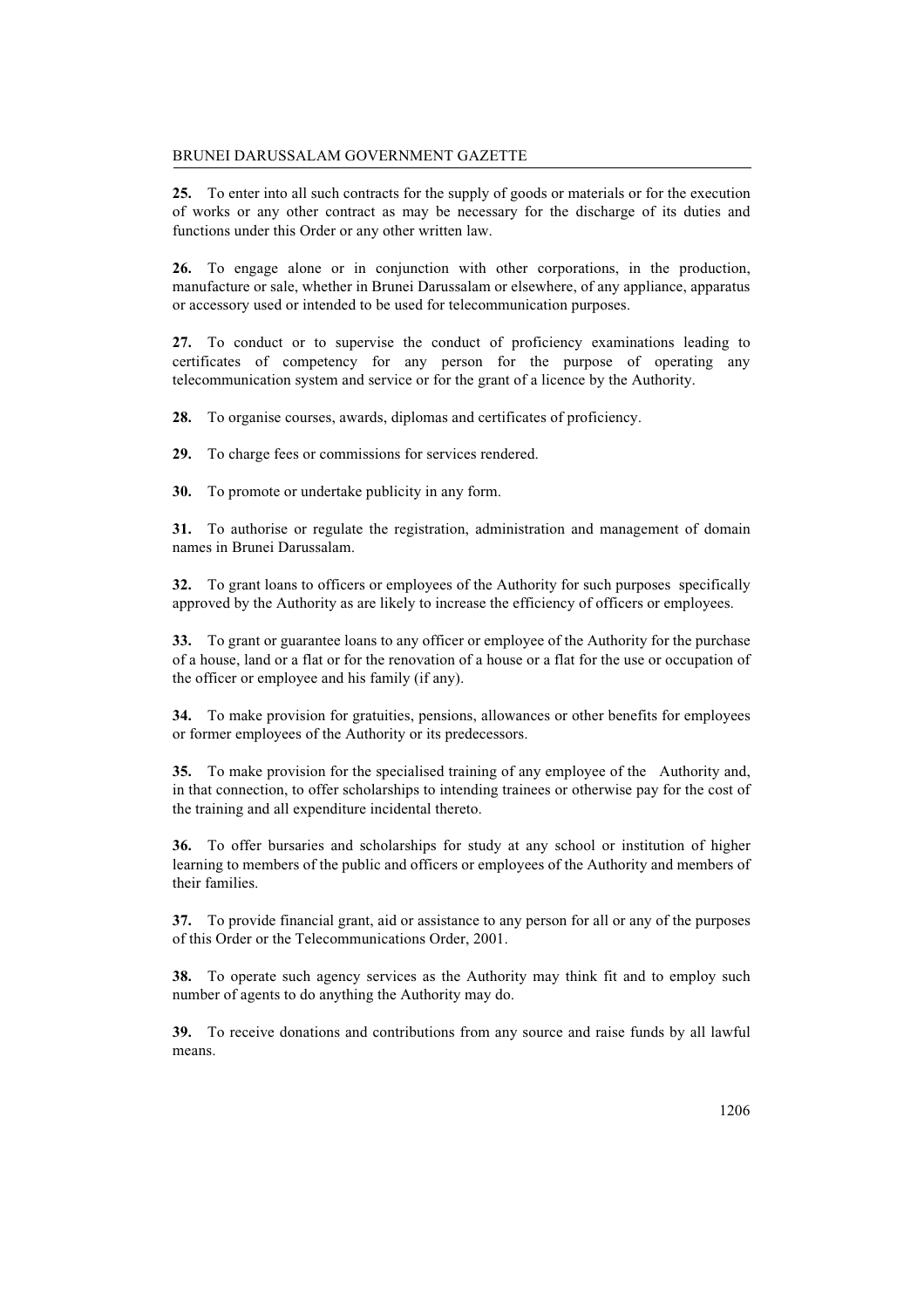40. To do anything incidental to any of its functions under this Order or any other written law.

### THIRD SCHEDULE (section 17)

## FINANCIAL PROVISIONS

1. The financial year of the Authority shall begin on 1st. April of each year and end on 31st. March of the succeeding year, except that the first financial year of the Authority shall begin on the appointed day and end on 31st. March of the succeeding year.

2. The Authority shall keep proper accounts and records of its transactions and affairs and shall do all things necessary to ensure that all payments out of its moneys are correctly made and properly authorised and that adequate control is maintained over the assets of, or in the custody of, the Authority and over the expenditure incurred by the Authority.

The accounts of the Authority shall be audited by the Auditor-General or by an auditor appointed annually by the Minister in consultation with the Auditor-General.

4. A person shall not be qualified for appointment as an auditor under paragraph 3 unless he is an authorised auditor under the Companies Act (Chapter 39).

5. The remuneration of the auditor shall be paid out of the funds of the Authority.

6. The Authority shall, as soon as practicable after the close of the financial year, prepare and submit the financial statements in respect of that year to the auditor who shall audit and report on them.

- 7. The auditor shall in his report state
	- (a) whether the financial statements show fairly the financial transactions and the state of affairs of the Authority;
	- (b) whether proper accounting and other records have been kept including records of all assets of the Authority whether purchased, donated or otherwise;
	- (c) whether the receipts, expenditure and investment of moneys and the acquisition and disposal of assets by the Authority during the year have been in accordance with this Order; and
	- (d) such other matters arising from the audit as he considers should be reported.

8. The auditor shall, as soon as practicable after the accounts have been submitted for audit, send a report of his audit to the Authority, and shall also submit such periodical and special reports to the Authority as may appear to him to be necessary or as the Minister or the Authority may require.

1207